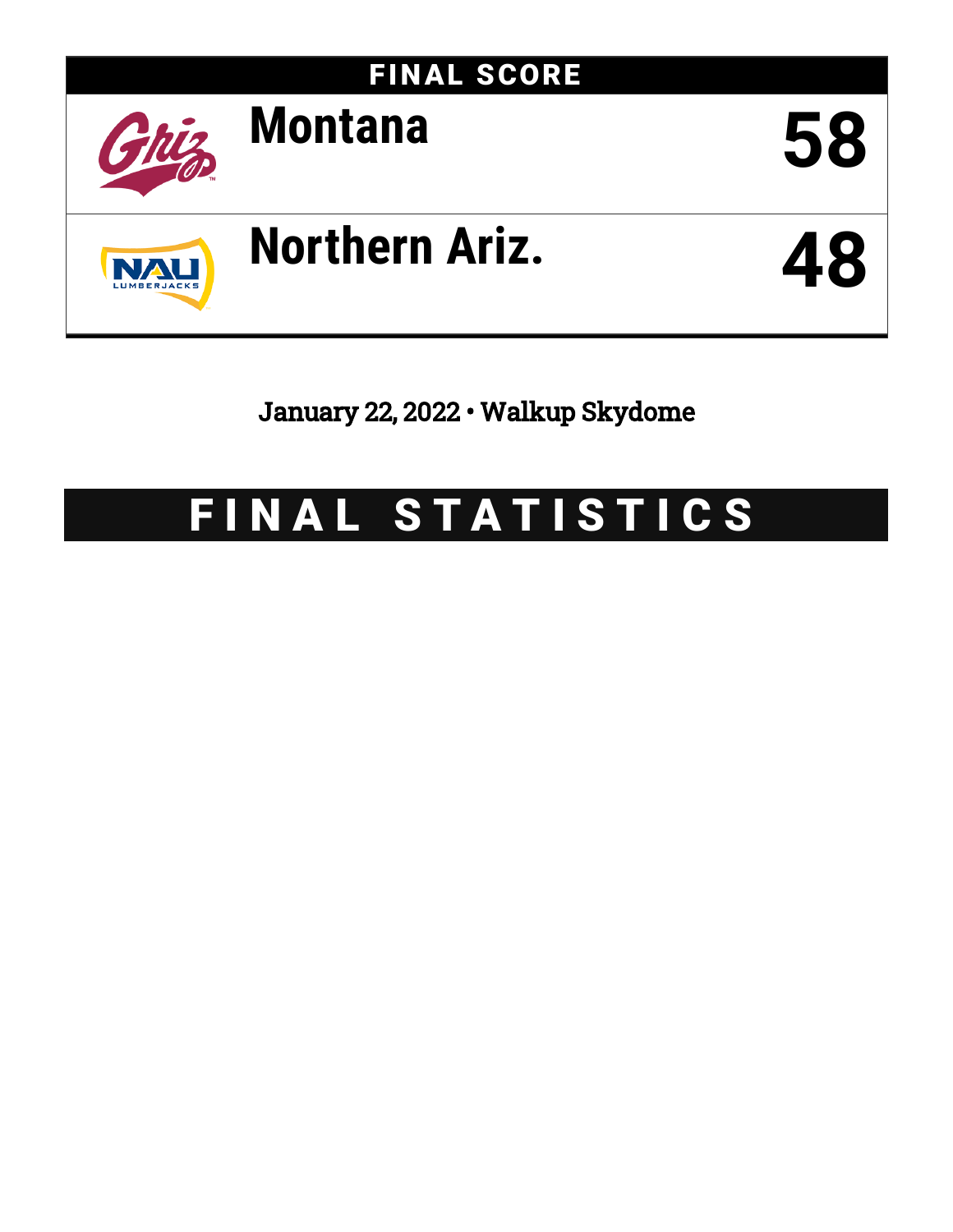### **Official Box Score Montana vs Northern Ariz. Game Totals -- Final Statistics January 22, 2022 at Walkup Skydome**



## **Montana 58**

| No.               | Plaver                   | S  | <b>Pts</b>    | FG       | 3FG      | FT       | OR       | DR | TR | PF             | A        | TO | Blk          | Stl      | Min        | $+/-$          |
|-------------------|--------------------------|----|---------------|----------|----------|----------|----------|----|----|----------------|----------|----|--------------|----------|------------|----------------|
| 05                | <b>BEASLEY, ROBBY</b>    | G  | 6             | $2 - 10$ | $2 - 8$  | $0-0$    | 0        | 3  | 3  |                | 3        | 0  | 0            | 2        | 28         | $-4$           |
| $12 \overline{ }$ | <b>WHITNEY, BRANDON</b>  | G  | 15            | $5 - 10$ | $0 - 3$  | $5-6$    | 0        |    |    | $\overline{4}$ | 3        | 2  | 2            | 3        | 31         | 15             |
| 13                | <b>BANNAN, JOSH</b>      | F  | 18            | $7 - 15$ | $0 - 6$  | $4 - 4$  | $\Omega$ | 8  | 8  | 3              | 1        | 3  |              | 0        | 35         | 12             |
| 23                | ANDERSON, MACK           | F. | 4             | $2 - 3$  | $0 - 0$  | $0 - 0$  | 0        | 3  | 3  | $\mathcal{P}$  | $\Omega$ | 0  | $\mathbf{0}$ | $\Omega$ | 21         | 11             |
| 35                | CARTER-HOLLINGER, DERRIG | F. | 4             | $2-6$    | $0 - 2$  | $0 - 0$  | 0        | 2  | 2  | 4              | $\Omega$ | 0  | 0            | 2        | 27         | 12             |
| 01                | <b>MARTIN, LONNELL</b>   | G  | 9             | $3 - 4$  | $3 - 4$  | $0 - 0$  | 0        | 3  | 3  | 3              | 0        | 0  | $\Omega$     | 2        | 24         | $\overline{7}$ |
| 03                | VAZQUEZ, JOSH            | G  | 0             | $0 - 0$  | $0 - 0$  | $0 - 0$  | 0        | 0  | 0  | 0              | 0        | 0  |              | 0        | 3          | 3              |
| 11                | PARKER, CAMERON          | G  | $\mathcal{P}$ | $1 - 4$  | $0 - 2$  | $0 - 0$  | $\Omega$ | 5  | 5  | $\Omega$       | 4        |    | 0            | $\Omega$ | 25         | $\mathbf{0}$   |
| 34                | <b>BLAKNEY, SCOTT</b>    | F. | 0             | $0 - 2$  | $0 - 0$  | $0 - 0$  | $\Omega$ |    |    | 0              | 0        | 0  | 0            | 0        | 6          | -6             |
|                   | TEAM                     |    |               |          |          |          |          | 3  | 4  | $\Omega$       |          | 0  |              |          |            |                |
|                   | <b>TOTALS</b>            |    | 58.           | 22-54    | $5 - 25$ | $9 - 10$ |          | 29 | 30 | 17             | 11       | 6  | 4            | 9        | <b>200</b> |                |

| <b>Shooting By Period</b><br>Period | FG        | FG%   | 3FG      | 3FG%     | FT       | FT%   | Last FG: 2nd-02:20<br>Largest lead: By 16 at |
|-------------------------------------|-----------|-------|----------|----------|----------|-------|----------------------------------------------|
| 1st Half                            | $11 - 29$ | 38%   | 4-16     | 25%      | $3 - 4$  | 75%   | Technical Fouls: None.                       |
| 2nd Half                            | $11 - 25$ | 44%   | 1-9      | 11%      | 6-6      | 100%  |                                              |
| Game                                | $22 - 54$ | 40.7% | $5 - 25$ | $20.0\%$ | $9 - 10$ | 90.0% |                                              |

# **Northern Ariz. 48**

| No. | Plaver               | S | Pts             | FG        | 3FG      | FT       | 0R           | DR | TR             | PF            | A            | TO | Blk          | Stl         | Min | $+/-$          |
|-----|----------------------|---|-----------------|-----------|----------|----------|--------------|----|----------------|---------------|--------------|----|--------------|-------------|-----|----------------|
| 01  | STARK, MASON         | G | 9               | 4-7       | $0 - 2$  | 1-1      | 0            | 5  | 5              | 3             | 0            | 2  | 2            |             | 31  | $-15$          |
| 15  | CONE, JALEN          | G | 12 <sup>2</sup> | $3 - 12$  | $2 - 8$  | $4 - 4$  | 0            | 6  | 6              |               | 4            | 4  | 0            | 0           | 36  | $-14$          |
| 20  | <b>MAINS, NIK</b>    | F | 8               | $3-9$     | $2 - 3$  | $0-0$    |              | 6  |                | 0             | 2            | 0  | 0            | 0           | 35  | $-14$          |
| 30  | HAYMON, KEITH        | F | 8               | $3 - 10$  | $1 - 7$  | $1 - 2$  | $\Omega$     | 5  | 5              | 3             | $\mathbf{0}$ | 2  | $\mathbf{0}$ | 0           | 29  | $-9$           |
| 33  | TOWT, CARSON         | F | 2               | 1-6       | $0 - 0$  | $0 - 0$  | 2            | 3  | 5              | $\mathcal{P}$ | 4            | 1  | 0            | 0           | 29  | -4             |
| 00  | <b>GREEN, JAY</b>    | G | $\mathcal{P}$   | $1 - 1$   | $0 - 0$  | $0 - 1$  | 0            | 0  | 0              |               | 0            | 0  | $\mathbf{0}$ | $\Omega$    | 4   | $\overline{4}$ |
| 02  | AGUEK, AJANG         | F | 0               | $0 - 0$   | $0 - 0$  | $0 - 0$  | $\Omega$     | 0  | 0              | 0             | 0            | 0  | 0            | 0           | 2   | 3              |
| 03  | JACKSON, JAYDEN      | G | $\mathcal{P}$   | $1 - 1$   | $0 - 0$  | $0 - 0$  | $\Omega$     | 3  | 3              | $\mathcal{P}$ | $\Omega$     | 1  | 0            | $\Omega$    | 12  | $\overline{4}$ |
| 05  | LEWIS, ISAIAH        | G | $\Omega$        | $0 - 0$   | $0 - 0$  | $0 - 0$  | $\mathbf{0}$ | 0  | 0              | 0             | 0            | 0  | 0            | $\mathbf 0$ |     | $\overline{2}$ |
| 22  | <b>BROWN, WYNTON</b> | F |                 | $0 - 3$   | $0 - 3$  | $1 - 2$  | $\Omega$     | 2  | $\overline{2}$ |               | $\Omega$     | 1  | $\mathbf{0}$ | $\Omega$    | 12  | $-1$           |
| 23  | RICHARDS, EZEKIEL    | С | 4               | $2 - 2$   | $0 - 0$  | $0 - 0$  | $\Omega$     | 0  | $\Omega$       | 0             | 1            | 0  | $\Omega$     | 0           | 9   | -6             |
|     | <b>TEAM</b>          |   |                 |           |          |          | 2            | 1  | 3              | 0             |              | 2  |              |             |     |                |
|     | <b>TOTALS</b>        |   | 48              | $18 - 51$ | $5 - 23$ | $7 - 10$ | 5            | 31 | 36             | 13            | 11           | 13 | 2            |             | 200 |                |

| Game                                | 18-51    | 35.3% | $5 - 23$ | 21.7% | $7 - 10$ | 70.0% |                                             |
|-------------------------------------|----------|-------|----------|-------|----------|-------|---------------------------------------------|
| 2nd Half                            | $9 - 22$ | 41%   | $2 - 10$ | 20%   | 7-10     | 70%   |                                             |
| 1st Half                            | $9 - 29$ | 31%   | $3-13$   | 23%   | 0-0      | $0\%$ | Technical Fouls: None.                      |
| <b>Shooting By Period</b><br>Period | FG       | FG%   | 3FG      | 3FG%  | FT       | FT%   | Last FG: 2nd-00:00<br>Largest lead: By 3 at |

**Score 1st 2nd TOT** UM 29 29 **58** NAU 21 27 **48 Points UM NAU** In the Paint 26 24 Off Turns 10 5 2nd Chance 2 2 2 Fast Break 1 4 3 Bench 11 9

Per Poss

0.921<br>27/63

0.762 22/63

Start Time: **09:00 PM** Conference Game;

**Rukasin** Attendance: **736**

Game Notes: Officials: **Chad Shepherd, Layne Barney, Matthew**

**UM led for 36:42. NAU led for 1:38. Game was tied for 0:0.** Times tied: **0** Lead Changes: **1**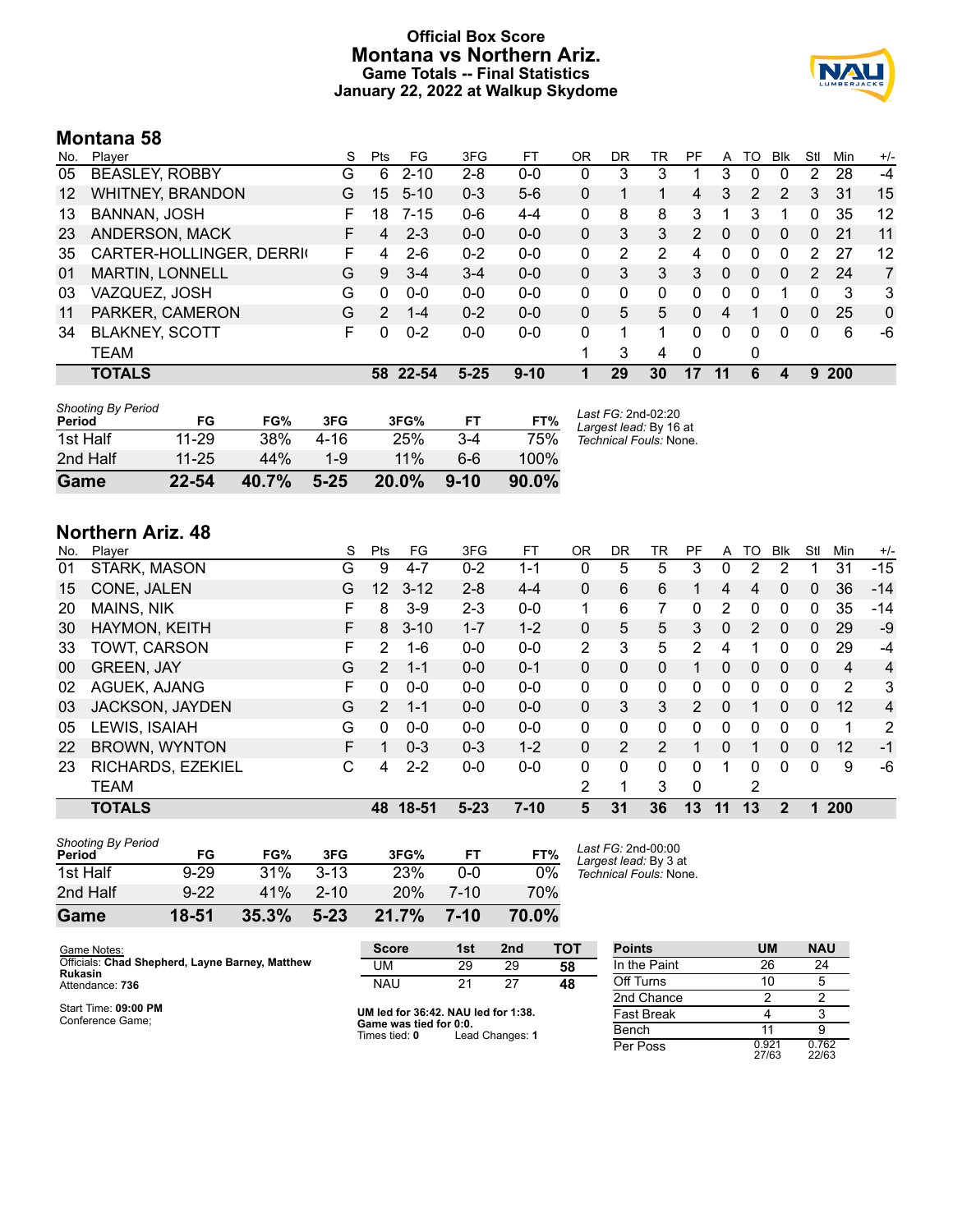### **Official Box Score Montana vs Northern Ariz. First Half Statistics Only January 22, 2022 at Walkup Skydome**



# **Montana 29**

| No. | Plaver                  | S  | <b>Pts</b>    | <b>FG</b> | 3FG     | <b>FT</b> | <b>OR</b> | <b>DR</b> | TR             | PF       | A        | TO | <b>Blk</b>     | Stl      | Min | $+/-$ |
|-----|-------------------------|----|---------------|-----------|---------|-----------|-----------|-----------|----------------|----------|----------|----|----------------|----------|-----|-------|
| 05  | <b>BEASLEY, ROBBY</b>   | G  | 3             | 1-6       | 1-5     | $0 - 0$   | 0         |           |                | 0        | 0        | 0  | 0              |          | 12  | $-5$  |
| 12  | <b>WHITNEY, BRANDON</b> | G  | 9             | $3 - 5$   | $0 - 1$ | $3 - 4$   | 0         | 0         | 0              |          | 3        | 0  | 0              | 2        | 14  | 14    |
| 13  | <b>BANNAN, JOSH</b>     | F  | 6             | $3 - 7$   | $0 - 4$ | $0-0$     | 0         | 6         | 6              | 2        | 0        | 2  | 0              | 0        | 16  | 9     |
| 23  | ANDERSON, MACK          | F. | 0             | $0 - 1$   | $0 - 0$ | $0 - 0$   | 0         | 2         | $\overline{2}$ |          | 0        | 0  | $\overline{0}$ | 0        | 11  | 10    |
| 35  | CARTER-HOLLINGER, DERRI | F. | 0             | $0 - 1$   | $0 - 1$ | $0 - 0$   | 0         | 2         | 2              | 0        | 0        | 0  | 0              |          | 12  | 2     |
| 01  | MARTIN, LONNELL         | G  | 9             | $3 - 4$   | $3 - 4$ | $0 - 0$   | 0         |           |                |          | $\Omega$ | 0  | $\Omega$       |          | 14  | 9     |
| 03  | VAZQUEZ, JOSH           | G  | 0             | $0 - 0$   | $0 - 0$ | $0 - 0$   | 0         | 0         | 0              | 0        | 0        | 0  |                | 0        | 2   | 4     |
| 11  | PARKER, CAMERON         | G  | $\mathcal{P}$ | $1 - 3$   | $0 - 1$ | $0 - 0$   | $\Omega$  | 3         | 3              | $\Omega$ | 2        | 0  | $\Omega$       | 0        | 14  | 3     |
| 34  | <b>BLAKNEY, SCOTT</b>   | F  | 0             | $0 - 2$   | $0 - 0$ | $0 - 0$   | 0         |           | 1.             | 0        | 0        | 0  | $\Omega$       | $\Omega$ | 6   | -6    |
|     | TEAM                    |    |               | $0-0$     |         |           | 0         |           |                | 0        |          | 0  |                |          |     |       |
|     | <b>TOTALS</b>           |    | 29            | $11 - 29$ | 4-16    | 3-4       | 0         |           | 17             | 5        | 5        | 2  |                | 5        | 100 |       |

| <b>Shooting By Period</b><br>Period | FG        | FG%        | 3FG    | 3FG%  |          | FT%   | Last FG Half: UM 2nd-02:20 |
|-------------------------------------|-----------|------------|--------|-------|----------|-------|----------------------------|
| 1st Half                            | $11 - 29$ | <b>38%</b> | 4-16   | 25%   | $3 - 4$  | 75%   |                            |
| Game                                | $22 - 54$ | 40.7%      | $5-25$ | 20.0% | $9 - 10$ | 90.0% |                            |

# **Northern Ariz. 21**

| No. | Player               | S  | <b>Pts</b> | <b>FG</b> | 3FG      | <b>FT</b> | <b>OR</b> | <b>DR</b> | TR           | PF            | A        | TO | <b>Blk</b>   | Stl          | Min | $+/-$        |
|-----|----------------------|----|------------|-----------|----------|-----------|-----------|-----------|--------------|---------------|----------|----|--------------|--------------|-----|--------------|
| 01  | STARK, MASON         | G  | 4          | $2 - 2$   | $0-0$    | $0-0$     | 0         | 2         | 2            |               | 0        | 0  |              | 0            | 15  | -9           |
| 15  | CONE, JALEN          | G  | 5          | $2 - 7$   | $1 - 4$  | $0 - 0$   | 0         | 3         | 3            |               | 3        | 2  | $\mathbf{0}$ | $\Omega$     | 19  | -8           |
| 20  | <b>MAINS, NIK</b>    | F  | 8          | $3-6$     | $2 - 2$  | $0 - 0$   | 0         | 5         | 5            | 0             |          | 0  | 0            | 0            | 19  | -8           |
| 30  | HAYMON, KEITH        | F. | 0          | $0 - 6$   | $0 - 5$  | $0 - 0$   | 0         | 3         | 3            | $\mathcal{P}$ | 0        |    | $\mathbf{0}$ | 0            | 15  | $-6$         |
| 33  | TOWT, CARSON         | F  | 0          | $0 - 4$   | $0 - 0$  | $0 - 0$   | 1         | 2         | 3            |               | 1        |    | $\Omega$     | 0            | 14  | $-1$         |
| 00  | <b>GREEN, JAY</b>    | G  | 0          | $0 - 0$   | $0 - 0$  | $0 - 0$   | $\Omega$  | $\Omega$  | $\Omega$     | 0             | 0        | 0  | $\Omega$     | $\Omega$     | 1   | $\Omega$     |
| 02  | AGUEK, AJANG         | F  | 0          | $0 - 0$   | $0 - 0$  | $0 - 0$   | 0         | 0         | $\mathbf{0}$ | $\Omega$      | 0        | 0  | 0            | 0            | 2   | $\mathbf{0}$ |
| 03  | JACKSON, JAYDEN      | G  | 0          | $0 - 0$   | $0 - 0$  | $0 - 0$   | $\Omega$  |           | 1            | 1             | $\Omega$ | 1  | $\mathbf{0}$ | $\Omega$     | 6   | 1            |
| 05  | LEWIS, ISAIAH        | G  | 0          | $0 - 0$   | $0 - 0$  | $0 - 0$   | 0         | 0         | $\Omega$     | 0             | 0        | 0  | 0            | 0            | 1   | 0            |
| 22  | <b>BROWN, WYNTON</b> | F  | 0          | $0 - 2$   | $0 - 2$  | $0 - 0$   | $\Omega$  |           |              | 0             | 0        | 0  | $\mathbf{0}$ | $\mathbf{0}$ | 3   | $-2$         |
| 23  | RICHARDS, EZEKIEL    | C  | 4          | $2 - 2$   | $0 - 0$  | $0 - 0$   | 0         | $\Omega$  | $\Omega$     | $\Omega$      | 0        | 0  | $\Omega$     | $\Omega$     | 6   | $-7$         |
|     | <b>TEAM</b>          |    |            | $0 - 0$   |          |           | 2         |           | 3            | $\Omega$      |          | 1  |              |              |     |              |
|     | <b>TOTALS</b>        |    | 21         | $9 - 29$  | $3 - 13$ | $0 - 0$   | 3         | 18        | 21           | 6             | 5        | 6  |              | 0            | 100 |              |

| <b>Shooting By Period</b><br>Period | FG       | FG%   | 3FG      | 3FG%  |          | FT%   |
|-------------------------------------|----------|-------|----------|-------|----------|-------|
| 1st Half                            | $9 - 29$ | 31%   | $3-13$   | 23%   | ი-ი      | $0\%$ |
| Game                                | 18-51    | 35.3% | $5 - 23$ | 21.7% | $7 - 10$ | 70.0% |

*Last FG Half:* NAU 2nd-00:00

| Game Notes:                                                | <b>Score</b> | 1st | 2 <sub>nd</sub> | TOT | <b>Points (This Period)</b> | UM             | <b>NAU</b>    |
|------------------------------------------------------------|--------------|-----|-----------------|-----|-----------------------------|----------------|---------------|
| Officials: Chad Shepherd, Layne Barney, Matthew<br>Rukasin | UM           | 29  | 29              | 58  | In the Paint                |                | 12            |
| Attendance: 736                                            | <b>NAU</b>   | 21  | 27              | 48  | Off Turns                   |                |               |
|                                                            |              |     |                 |     | 2nd Chance                  |                |               |
| Start Time: 09:00 PM<br>Conference Game:                   |              |     |                 |     | <b>Fast Break</b>           |                |               |
|                                                            |              |     |                 |     | Bench                       |                |               |
|                                                            |              |     |                 |     | Per Poss                    | 0.879<br>13/33 | 0.618<br>9/34 |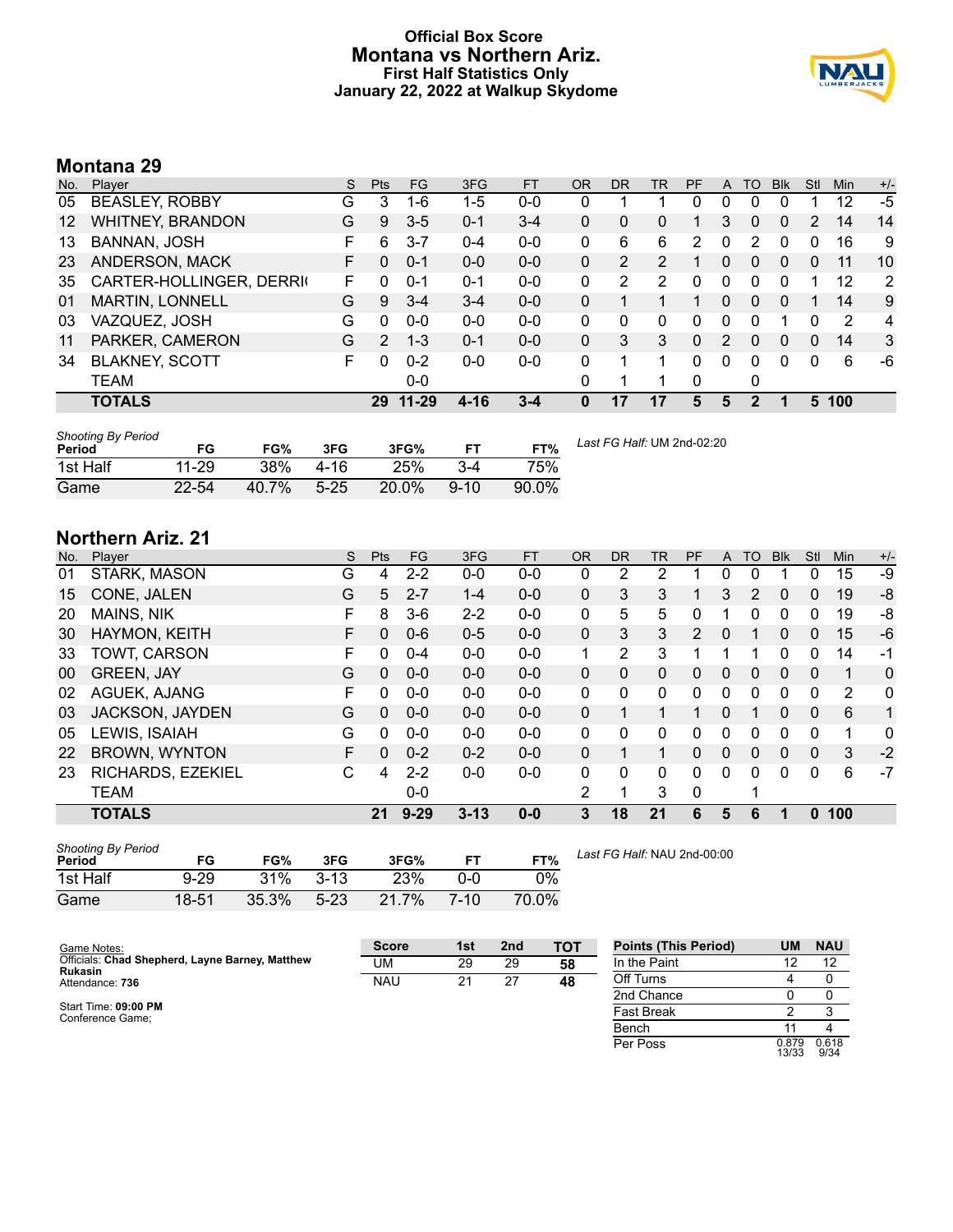#### **Official Play-By-Play Montana vs Northern Ariz. First Half January 22, 2022 at Walkup Skydome**



#### **Period 1**

<mark>Starters:</mark><br>Montana: 5 BEASLEY,ROBBY (G); 12 WHITNEY,BRANDON (G); 13 BANNAN,JOSH (F); 23 ANDERSON,MACK (F); 35 CARTER-HOLLINGER,DERRICK (F);<br>**Northern Ariz.**: 1 STARK,MASON (G); 15 CONE,JALEN (G); 20 MAINS,NIK (F); 30 HAYM

| Time           | <b>VISITORS: Montana</b>                                      | <b>Score</b> | <b>Margin</b>  | <b>HOME: Northern Ariz.</b>      |
|----------------|---------------------------------------------------------------|--------------|----------------|----------------------------------|
| 19:39          | MISSED 3PTR by BANNAN, JOSH                                   |              |                |                                  |
| 19:36          |                                                               |              |                | REBOUND (DEF) by CONE, JALEN     |
| 19:10          |                                                               |              |                | MISSED 3PTR by HAYMON, KEITH     |
| 19:08          | REBOUND (DEF) by BANNAN, JOSH                                 |              |                |                                  |
| 19:01          | MISSED LAYUP by ANDERSON, MACK                                |              |                |                                  |
| 19:00          |                                                               |              |                | REBOUND (DEF) by TOWT, CARSON    |
| 18:53          |                                                               |              |                | MISSED 3PTR by CONE, JALEN       |
| 18:51          | REBOUND (DEF) by BANNAN, JOSH                                 |              |                |                                  |
| 18:39          | MISSED LAYUP by WHITNEY, BRANDON                              |              |                |                                  |
| 18:35          |                                                               |              |                | REBOUND (DEF) by MAINS, NIK      |
| 18:20          |                                                               | $3-0$        | H <sub>3</sub> | GOOD! 3PTR by CONE, JALEN        |
| 18:20          | GOOD! LAYUP by BANNAN, JOSH                                   |              | H <sub>1</sub> | ASSIST by TOWT, CARSON           |
| 18:02          | FOUL by ANDERSON, MACK                                        | $3-2$        |                |                                  |
| 17:48<br>17:48 | SUB OUT: ANDERSON, MACK                                       |              |                |                                  |
| 17:48          | SUB IN: PARKER, CAMERON                                       |              |                |                                  |
| 17:34          |                                                               |              |                | TURNOVER by CONE, JALEN          |
| 17:34          | STEAL by CARTER-HOLLINGER, DERRICK                            |              |                |                                  |
| 17:25          | MISSED 3PTR by CARTER-HOLLINGER, DERRICK                      |              |                |                                  |
| 17:23          |                                                               |              |                | REBOUND (DEF) by STARK, MASON    |
| 17:18          |                                                               |              |                | MISSED LAYUP by TOWT, CARSON     |
| 17:15          | REBOUND (DEF) by BANNAN, JOSH                                 |              |                |                                  |
| 17:14          | TURNOVER by BANNAN, JOSH                                      |              |                |                                  |
| 17:00          |                                                               |              |                | MISSED LAYUP by TOWT, CARSON     |
| 17:00          | REBOUND (DEF) by CARTER-HOLLINGER, DERRICK                    |              |                |                                  |
| 17:00          |                                                               |              |                | FOUL by TOWT, CARSON             |
| 17:00          | SUB OUT: BEASLEY, ROBBY                                       |              |                |                                  |
| 17:00          | SUB IN: MARTIN, LONNELL                                       |              |                |                                  |
| 16:42          | GOOD! DUNK by BANNAN, JOSH                                    | $3 - 4$      | V <sub>1</sub> |                                  |
| 16:30          |                                                               |              |                | TURNOVER by CONE, JALEN          |
| 16:30          | STEAL by WHITNEY, BRANDON                                     |              |                |                                  |
| 16:25          | GOOD! LAYUP by WHITNEY, BRANDON [FB]                          | $3-6$        | $V_3$          |                                  |
| 16:16          | FOUL by WHITNEY, BRANDON                                      |              |                |                                  |
| 15:59          |                                                               | $5-6$        | V <sub>1</sub> | GOOD! JUMPER by STARK, MASON     |
| 15:59          |                                                               |              |                | ASSIST by MAINS, NIK             |
| 15:29          | GOOD! JUMPER by BANNAN, JOSH                                  | $5 - 8$      | $V_3$          |                                  |
| 15:29          | ASSIST by WHITNEY, BRANDON                                    |              |                |                                  |
| 15:05          |                                                               |              |                | MISSED JUMPER by MAINS, NIK      |
| 15:03          |                                                               |              |                | REBOUND (OFF) by TEAM            |
| 15:03          | <b>TIMEOUT MEDIA</b>                                          |              |                |                                  |
| 15:03          |                                                               |              |                | SUB OUT: TOWT, CARSON            |
| 15:03          |                                                               |              |                | SUB IN: RICHARDS, EZEKIEL        |
| 15:03          | SUB OUT: WHITNEY, BRANDON                                     |              |                |                                  |
| 15:03          | SUB OUT: CARTER-HOLLINGER, DERRICK                            |              |                |                                  |
| 15:03          | SUB IN: BEASLEY, ROBBY                                        |              |                |                                  |
| 15:03          | SUB IN: BLAKNEY, SCOTT                                        |              |                |                                  |
| 14:59          |                                                               |              |                | MISSED 3PTR by HAYMON, KEITH     |
| 14:57          | REBOUND (DEF) by BANNAN, JOSH                                 |              |                |                                  |
| 14:43          | MISSED LAYUP by BLAKNEY, SCOTT                                |              |                |                                  |
| 14:40          |                                                               |              |                | REBOUND (DEF) by MAINS, NIK      |
| 14:34          |                                                               |              |                | MISSED 3PTR by CONE, JALEN       |
| 14:32          | REBOUND (DEF) by MARTIN, LONNELL                              |              |                |                                  |
| 14:22          | MISSED 3PTR by BEASLEY, ROBBY                                 |              |                |                                  |
| 14:19          |                                                               |              |                | REBOUND (DEF) by MAINS, NIK      |
| 13:55          |                                                               | $7 - 8$      | V <sub>1</sub> | GOOD! LAYUP by RICHARDS, EZEKIEL |
| 13:34          | MISSED LAYUP by PARKER, CAMERON                               |              |                | REBOUND (DEF) by STARK, MASON    |
| 13:34          |                                                               |              |                |                                  |
| 13:34          |                                                               |              |                | BLOCK by STARK, MASON            |
| 13:25<br>13:22 |                                                               |              |                | MISSED LAYUP by MAINS, NIK       |
| 13:09          | REBOUND (DEF) by BANNAN, JOSH<br>GOOD! 3PTR by BEASLEY, ROBBY | $7 - 11$     | V <sub>4</sub> |                                  |
| 13:09          |                                                               |              |                |                                  |
| 12:40          | ASSIST by PARKER, CAMERON                                     | $9 - 11$     | V <sub>2</sub> | GOOD! LAYUP by MAINS, NIK        |
| 12:16          | MISSED 3PTR by BANNAN, JOSH                                   |              |                |                                  |
| 12:13          |                                                               |              |                | REBOUND (DEF) by CONE, JALEN     |
|                |                                                               |              |                |                                  |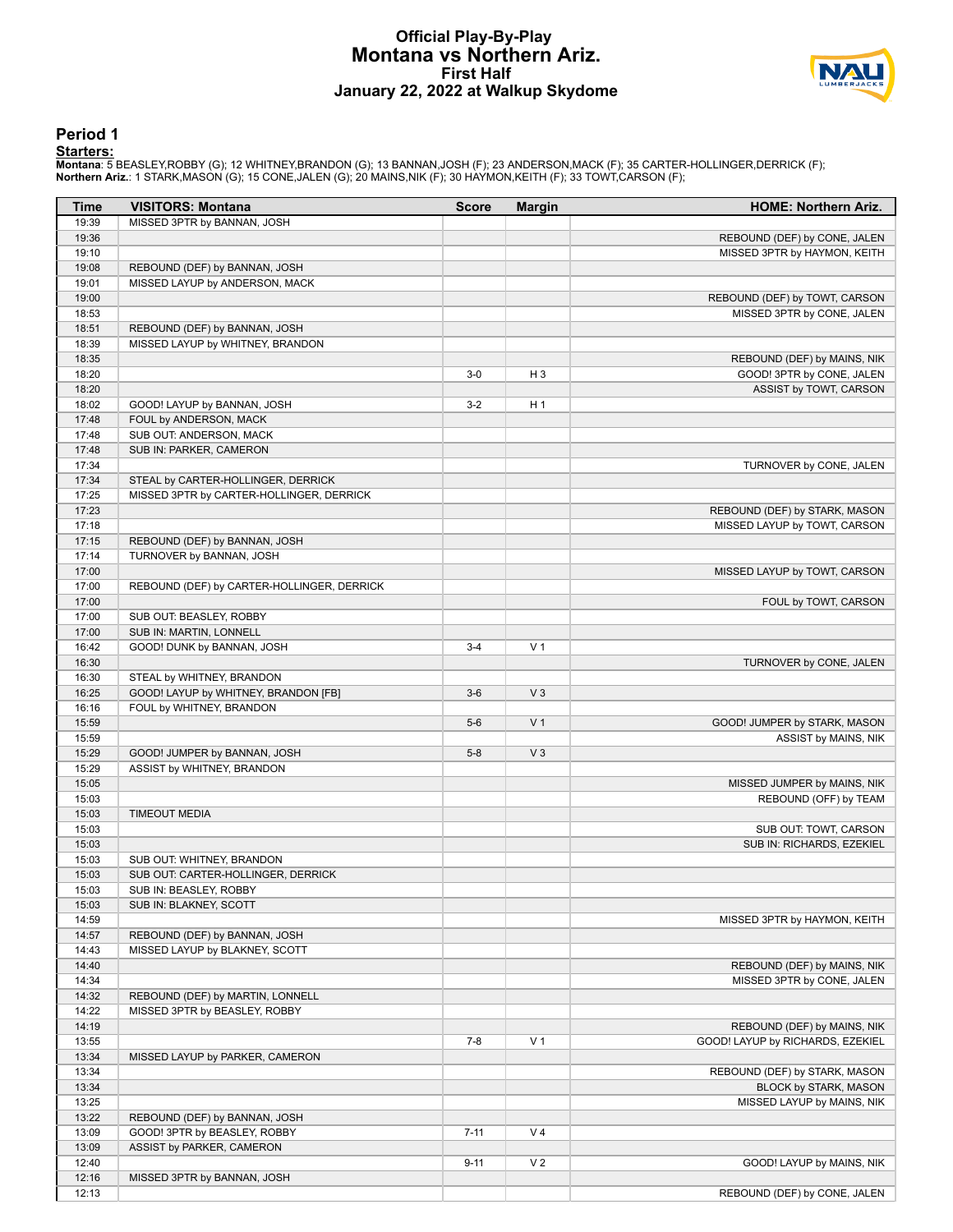| <b>Time</b>    | <b>VISITORS: Montana</b>                                | <b>Score</b> | <b>Margin</b>   | <b>HOME: Northern Ariz.</b>                          |
|----------------|---------------------------------------------------------|--------------|-----------------|------------------------------------------------------|
| 12:06          |                                                         |              |                 | MISSED JUMPER by CONE, JALEN                         |
| 12:03          | REBOUND (DEF) by BEASLEY, ROBBY                         |              |                 |                                                      |
| 11:56<br>11:40 | GOOD! LAYUP by PARKER, CAMERON                          | $9 - 13$     | V <sub>4</sub>  |                                                      |
| 11:40          | STEAL by BEASLEY, ROBBY                                 |              |                 | TURNOVER by HAYMON, KEITH                            |
| 11:38          |                                                         |              |                 | FOUL by HAYMON, KEITH                                |
| 11:38          | <b>TIMEOUT MEDIA</b>                                    |              |                 |                                                      |
| 11:38          |                                                         |              |                 | SUB OUT: STARK, MASON                                |
| 11:38          |                                                         |              |                 | SUB OUT: CONE, JALEN                                 |
| 11:38          |                                                         |              |                 | SUB OUT: MAINS, NIK                                  |
| 11:38<br>11:38 |                                                         |              |                 | SUB OUT: RICHARDS, EZEKIEL<br>SUB OUT: HAYMON, KEITH |
| 11:38          |                                                         |              |                 | SUB IN: GREEN, JAY                                   |
| 11:38          |                                                         |              |                 | SUB IN: JACKSON, JAYDEN                              |
| 11:38          |                                                         |              |                 | SUB IN: LEWIS, ISAIAH                                |
| 11:38          |                                                         |              |                 | SUB IN: BROWN, WYNTON                                |
| 11:38          |                                                         |              |                 | SUB IN: TOWT, CARSON                                 |
| 11:38          | SUB OUT: MARTIN, LONNELL                                |              |                 |                                                      |
| 11:38<br>11:38 | SUB OUT: BANNAN, JOSH<br>SUB OUT: BLAKNEY, SCOTT        |              |                 |                                                      |
| 11:38          | SUB IN: WHITNEY, BRANDON                                |              |                 |                                                      |
| 11:38          | SUB IN: ANDERSON, MACK                                  |              |                 |                                                      |
| 11:38          | SUB IN: CARTER-HOLLINGER, DERRICK                       |              |                 |                                                      |
| 11:26          |                                                         |              |                 | FOUL by JACKSON, JAYDEN                              |
| 11:16          | MISSED 3PTR by BEASLEY, ROBBY                           |              |                 |                                                      |
| 11:14          |                                                         |              |                 | REBOUND (DEF) by TOWT, CARSON                        |
| 11:07<br>11:06 | REBOUND (DEF) by TEAM                                   |              |                 | MISSED LAYUP by TOWT, CARSON                         |
| 11:06          |                                                         |              |                 | SUB OUT: LEWIS, ISAIAH                               |
| 11:06          |                                                         |              |                 | SUB IN: CONE, JALEN                                  |
| 11:06          | SUB OUT: PARKER, CAMERON                                |              |                 |                                                      |
| 11:06          | SUB IN: BANNAN, JOSH                                    |              |                 |                                                      |
| 11:06          |                                                         |              |                 | SUB OUT: GREEN, JAY                                  |
| 11:06          |                                                         |              |                 | SUB IN: MAINS, NIK                                   |
| 10:40<br>10:37 | MISSED 3PTR by BANNAN, JOSH                             |              |                 | REBOUND (DEF) by JACKSON, JAYDEN                     |
| 10:26          |                                                         |              |                 | MISSED 3PTR by BROWN, WYNTON                         |
| 10:24          | REBOUND (DEF) by BANNAN, JOSH                           |              |                 |                                                      |
| 10:12          | MISSED 3PTR by BEASLEY, ROBBY                           |              |                 |                                                      |
| 10:09          |                                                         |              |                 | REBOUND (DEF) by BROWN, WYNTON                       |
| 09:50          |                                                         |              |                 | MISSED 3PTR by CONE, JALEN                           |
| 09:48          | REBOUND (DEF) by CARTER-HOLLINGER, DERRICK              |              |                 |                                                      |
| 09:23<br>08:57 | GOOD! JUMPER by WHITNEY, BRANDON                        | $9 - 15$     | $V_6$           | MISSED 3PTR by BROWN, WYNTON                         |
| 08:54          |                                                         |              |                 | REBOUND (OFF) by TOWT, CARSON                        |
| 08:53          |                                                         |              |                 | TURNOVER by TEAM                                     |
| 08:53          |                                                         |              |                 | SUB OUT: JACKSON, JAYDEN                             |
| 08:53          |                                                         |              |                 | SUB OUT: BROWN, WYNTON                               |
| 08:53          |                                                         |              |                 | SUB OUT: TOWT, CARSON                                |
| 08:53          |                                                         |              |                 | SUB IN: STARK, MASON                                 |
| 08:53<br>08:53 |                                                         |              |                 | SUB IN: RICHARDS, EZEKIEL<br>SUB IN: HAYMON, KEITH   |
| 08:53          | SUB OUT: BEASLEY, ROBBY                                 |              |                 |                                                      |
| 08:53          | SUB OUT: CARTER-HOLLINGER, DERRICK                      |              |                 |                                                      |
| 08:53          | SUB IN: MARTIN, LONNELL                                 |              |                 |                                                      |
| 08:53          | SUB IN: PARKER, CAMERON                                 |              |                 |                                                      |
| 08:42          |                                                         |              |                 | FOUL by HAYMON, KEITH                                |
| 08:42          | GOOD! FT by WHITNEY, BRANDON                            | $9 - 16$     | V <sub>7</sub>  |                                                      |
| 08:42<br>08:26 | GOOD! FT by WHITNEY, BRANDON<br>FOUL by MARTIN, LONNELL | $9 - 17$     | V 8             |                                                      |
| 08:05          |                                                         |              |                 | MISSED 3PTR by HAYMON, KEITH                         |
| 08:03          | REBOUND (DEF) by PARKER, CAMERON                        |              |                 |                                                      |
| 07:58          |                                                         |              |                 | FOUL by CONE, JALEN                                  |
| 07:58          | <b>TIMEOUT MEDIA</b>                                    |              |                 |                                                      |
| 07:40          | GOOD! 3PTR by MARTIN, LONNELL                           | $9 - 20$     | V <sub>11</sub> |                                                      |
| 07:40          | ASSIST by WHITNEY, BRANDON                              |              |                 |                                                      |
| 07:14<br>07:12 | REBOUND (DEF) by ANDERSON, MACK                         |              |                 | MISSED JUMPER by MAINS, NIK                          |
| 07:05          | GOOD! 3PTR by MARTIN, LONNELL                           | $9 - 23$     | V <sub>14</sub> |                                                      |
| 07:05          | ASSIST by PARKER, CAMERON                               |              |                 |                                                      |
| 07:02          |                                                         |              |                 | TIMEOUT 30SEC                                        |
| 07:02          |                                                         |              |                 | SUB OUT: HAYMON, KEITH                               |
| 07:02          |                                                         |              |                 | SUB IN: JACKSON, JAYDEN                              |
| 06:38          | FOUL by BANNAN, JOSH                                    |              |                 |                                                      |
| 06:38          |                                                         |              |                 | SUB OUT: RICHARDS, EZEKIEL                           |
| 06:38          |                                                         |              |                 | SUB IN: TOWT, CARSON                                 |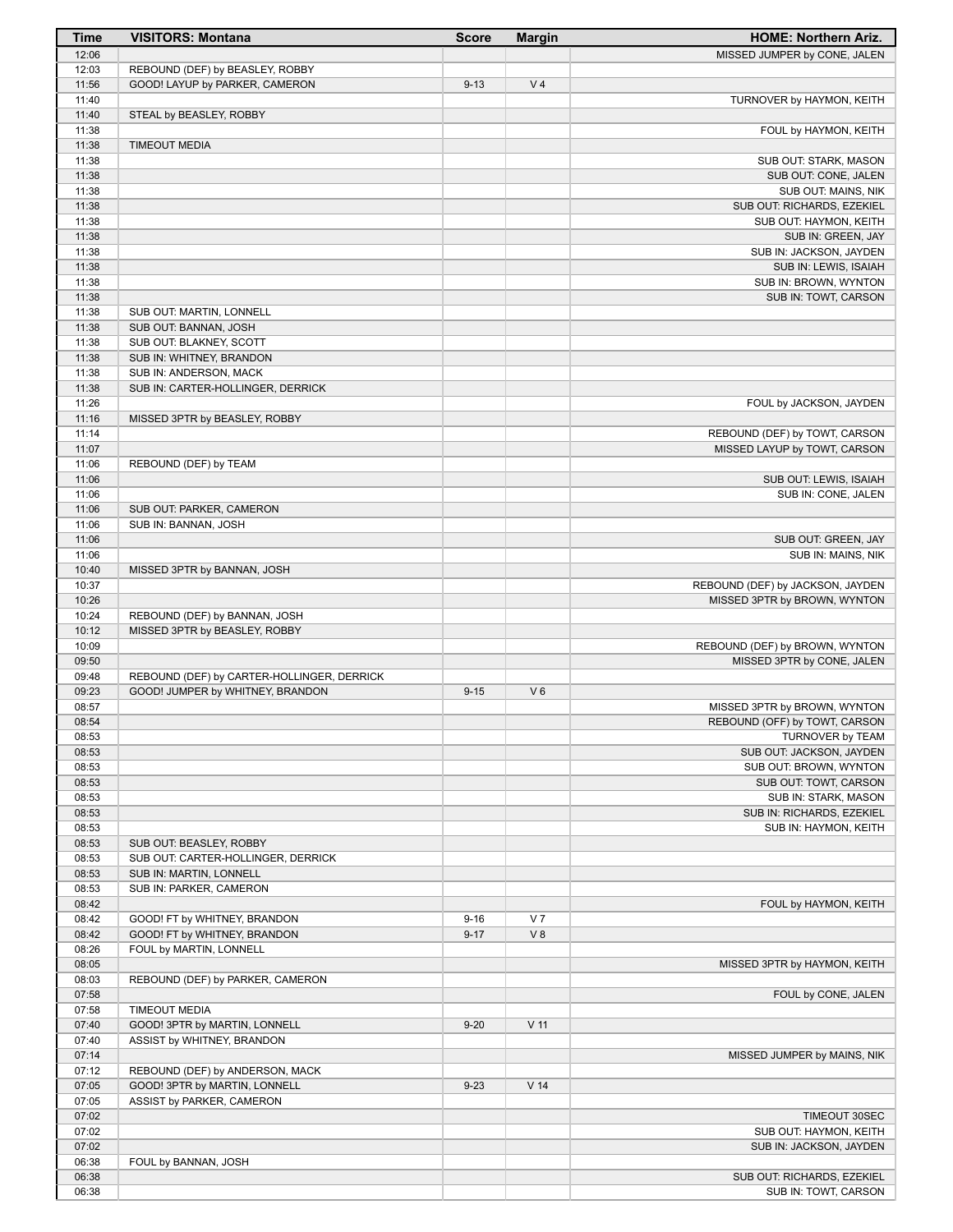| Time           | <b>VISITORS: Montana</b>                                     | <b>Score</b> | <b>Margin</b>   | <b>HOME: Northern Ariz.</b>                                 |
|----------------|--------------------------------------------------------------|--------------|-----------------|-------------------------------------------------------------|
| 06:22          |                                                              |              |                 | SUB OUT: STARK, MASON                                       |
| 06:22          |                                                              |              |                 | SUB IN: HAYMON, KEITH                                       |
| 06:19          |                                                              |              |                 | MISSED 3PTR by HAYMON, KEITH                                |
| 06:16          | REBOUND (DEF) by PARKER, CAMERON                             |              |                 |                                                             |
| 06:12<br>06:09 | MISSED 3PTR by WHITNEY, BRANDON                              |              |                 |                                                             |
| 06:01          |                                                              |              |                 | REBOUND (DEF) by CONE, JALEN<br>TURNOVER by JACKSON, JAYDEN |
| 06:01          | STEAL by MARTIN, LONNELL                                     |              |                 |                                                             |
| 05:35          | MISSED 3PTR by PARKER, CAMERON                               |              |                 |                                                             |
| 05:31          |                                                              |              |                 | REBOUND (DEF) by MAINS, NIK                                 |
| 05:22          |                                                              | $12 - 23$    | V <sub>11</sub> | GOOD! 3PTR by MAINS, NIK                                    |
| 05:22          |                                                              |              |                 | ASSIST by CONE, JALEN                                       |
| 04:57          | MISSED 3PTR by BANNAN, JOSH                                  |              |                 |                                                             |
| 04:54          |                                                              |              |                 | REBOUND (DEF) by HAYMON, KEITH                              |
| 04:37          |                                                              |              |                 | TURNOVER by TOWT, CARSON                                    |
| 04:37<br>04:12 | STEAL by WHITNEY, BRANDON<br>MISSED 3PTR by MARTIN, LONNELL  |              |                 |                                                             |
| 04:11          |                                                              |              |                 | REBOUND (DEF) by TEAM                                       |
| 04:11          |                                                              |              |                 | SUB OUT: JACKSON, JAYDEN                                    |
| 04:11          |                                                              |              |                 | SUB OUT: HAYMON, KEITH                                      |
| 04:11          |                                                              |              |                 | SUB OUT: TOWT, CARSON                                       |
| 04:11          |                                                              |              |                 | SUB IN: STARK, MASON                                        |
| 04:11          |                                                              |              |                 | SUB IN: AGUEK, AJANG                                        |
| 04:11          |                                                              |              |                 | SUB IN: RICHARDS, EZEKIEL                                   |
| 04:11          | SUB OUT: MARTIN, LONNELL                                     |              |                 |                                                             |
| 04:11          | SUB OUT: WHITNEY, BRANDON                                    |              |                 |                                                             |
| 04:11<br>04:11 | SUB OUT: ANDERSON, MACK<br>SUB IN: BEASLEY, ROBBY            |              |                 |                                                             |
| 04:11          | SUB IN: BLAKNEY, SCOTT                                       |              |                 |                                                             |
| 04:11          | SUB IN: CARTER-HOLLINGER, DERRICK                            |              |                 |                                                             |
| 03:56          |                                                              | $14 - 23$    | V <sub>9</sub>  | GOOD! LAYUP by RICHARDS, EZEKIEL                            |
| 03:56          |                                                              |              |                 | ASSIST by CONE, JALEN                                       |
| 03:37          | FOUL by BANNAN, JOSH                                         |              |                 |                                                             |
| 03:37          | TURNOVER by BANNAN, JOSH                                     |              |                 |                                                             |
| 03:37          | <b>TIMEOUT MEDIA</b>                                         |              |                 |                                                             |
| 03:37          |                                                              |              |                 | SUB OUT: AGUEK, AJANG                                       |
| 03:37<br>03:37 |                                                              |              |                 | SUB OUT: RICHARDS, EZEKIEL                                  |
| 03:37          |                                                              |              |                 | SUB IN: HAYMON, KEITH<br>SUB IN: TOWT, CARSON               |
| 03:37          | SUB OUT: BANNAN, JOSH                                        |              |                 |                                                             |
| 03:37          | SUB IN: MARTIN, LONNELL                                      |              |                 |                                                             |
| 03:24          |                                                              |              |                 | MISSED LAYUP by TOWT, CARSON                                |
| 03:22          | REBOUND (DEF) by BLAKNEY, SCOTT                              |              |                 |                                                             |
| 03:01          | MISSED JUMPER by BEASLEY, ROBBY                              |              |                 |                                                             |
| 02:59          |                                                              |              |                 | REBOUND (DEF) by MAINS, NIK                                 |
| 02:46          |                                                              |              |                 | MISSED 3PTR by HAYMON, KEITH                                |
| 02:43<br>02:32 | REBOUND (DEF) by PARKER, CAMERON<br>MISSED by BLAKNEY, SCOTT |              |                 |                                                             |
| 02:30          |                                                              |              |                 | REBOUND (DEF) by HAYMON, KEITH                              |
| 02:23          |                                                              | 16-23        | V <sub>7</sub>  | GOOD! LAYUP by CONE, JALEN                                  |
| 01:58          | MISSED 3PTR by BEASLEY, ROBBY                                |              |                 |                                                             |
| 01:55          |                                                              |              |                 | REBOUND (DEF) by HAYMON, KEITH                              |
| 01:48          |                                                              | 19-23        | V <sub>4</sub>  | GOOD! 3PTR by MAINS, NIK [FB]                               |
| 01:48          |                                                              |              |                 | ASSIST by CONE, JALEN                                       |
| 01:45          | TIMEOUT 30SEC                                                |              |                 |                                                             |
| 01:45          |                                                              |              |                 | SUB OUT: HAYMON, KEITH                                      |
| 01:45<br>01:45 | SUB OUT: BEASLEY, ROBBY                                      |              |                 | SUB IN: AGUEK, AJANG                                        |
| 01:45          | SUB OUT: PARKER, CAMERON                                     |              |                 |                                                             |
| 01:45          | SUB OUT: BLAKNEY, SCOTT                                      |              |                 |                                                             |
| 01:45          | SUB IN: VAZQUEZ, JOSH                                        |              |                 |                                                             |
| 01:45          | SUB IN: WHITNEY, BRANDON                                     |              |                 |                                                             |
| 01:45          | SUB IN: ANDERSON, MACK                                       |              |                 |                                                             |
| 01:31          | GOOD! 3PTR by MARTIN, LONNELL                                | 19-26        | V <sub>7</sub>  |                                                             |
| 01:31          | ASSIST by WHITNEY, BRANDON                                   |              |                 |                                                             |
| 01:11          |                                                              | 21-26        | V <sub>5</sub>  | GOOD! LAYUP by STARK, MASON                                 |
| 00:50          |                                                              |              |                 | FOUL by STARK, MASON                                        |
| 00:50<br>00:50 | MISSED FT by WHITNEY, BRANDON<br>REBOUND (DEADB) by TEAM     |              |                 |                                                             |
| 00:50          | GOOD! FT by WHITNEY, BRANDON                                 | 21-27        | $V_6$           |                                                             |
| 00:36          |                                                              |              |                 | SUB OUT: AGUEK, AJANG                                       |
| 00:36          |                                                              |              |                 | SUB IN: HAYMON, KEITH                                       |
| 00:25          |                                                              |              |                 | MISSED JUMPER by CONE, JALEN                                |
| 00:25          | BLOCK by VAZQUEZ, JOSH                                       |              |                 |                                                             |
| 00:25          |                                                              |              |                 | REBOUND (OFF) by TEAM                                       |
| 00:22          |                                                              |              |                 | MISSED JUMPER by HAYMON, KEITH                              |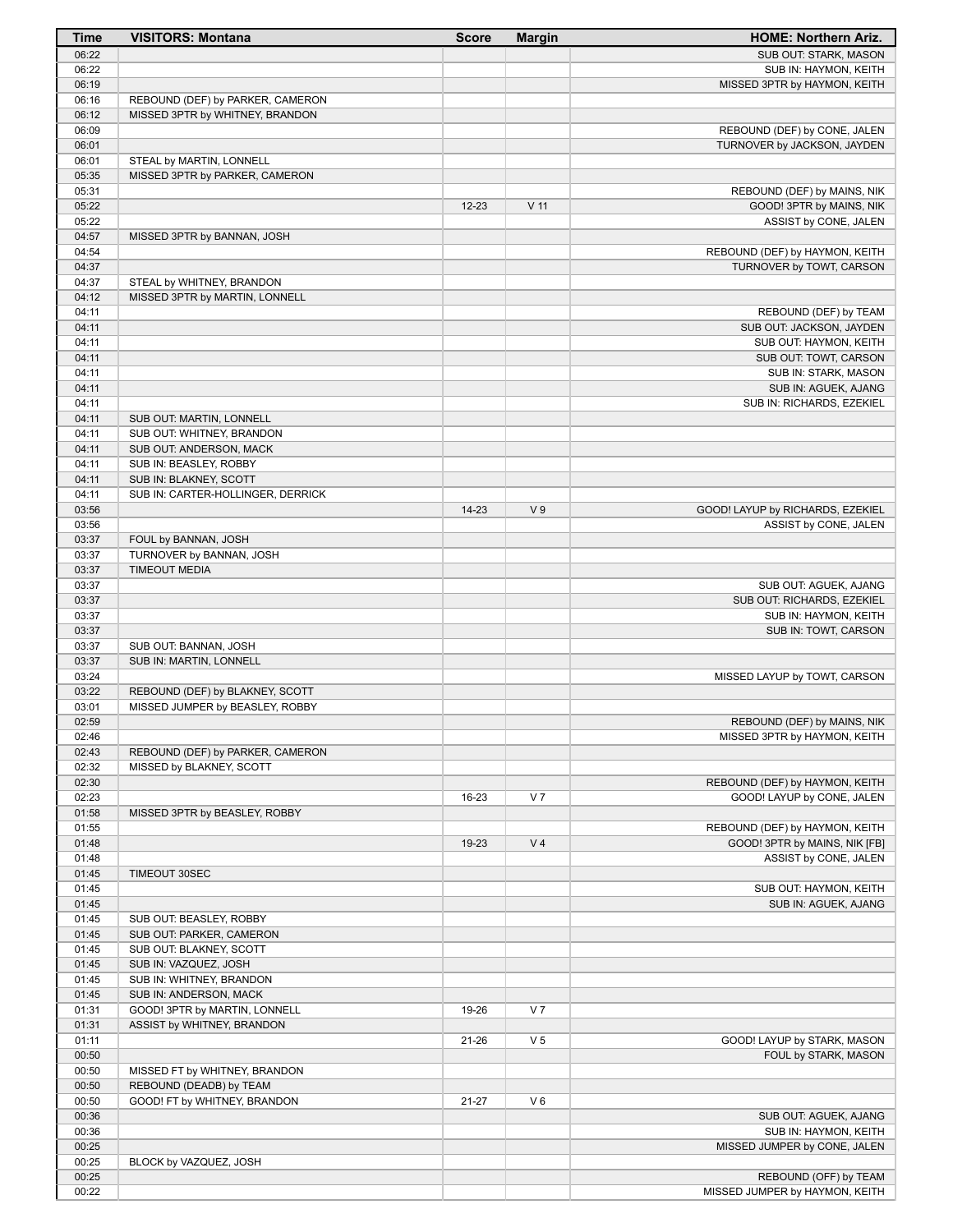| Time  | <b>VISITORS: Montana</b>        | Score | Margin | <b>HOME: Northern Ariz.</b> |
|-------|---------------------------------|-------|--------|-----------------------------|
| 00:18 | REBOUND (DEF) by ANDERSON, MACK |       |        |                             |
| 00:03 | GOOD! LAYUP by WHITNEY, BRANDON | 21-29 | V 8    |                             |

# **Montana 29, Northern Ariz. 21**

| <b>Points (This Period)</b> | <b>UM</b>      | <b>NAU</b>    |
|-----------------------------|----------------|---------------|
| In the Paint                | 12             | 12            |
| Off Turns                   |                |               |
| 2nd Chance                  |                |               |
| Fast Break                  |                |               |
| Bench                       |                |               |
| Per Poss                    | 0.879<br>13/33 | 0.618<br>9/34 |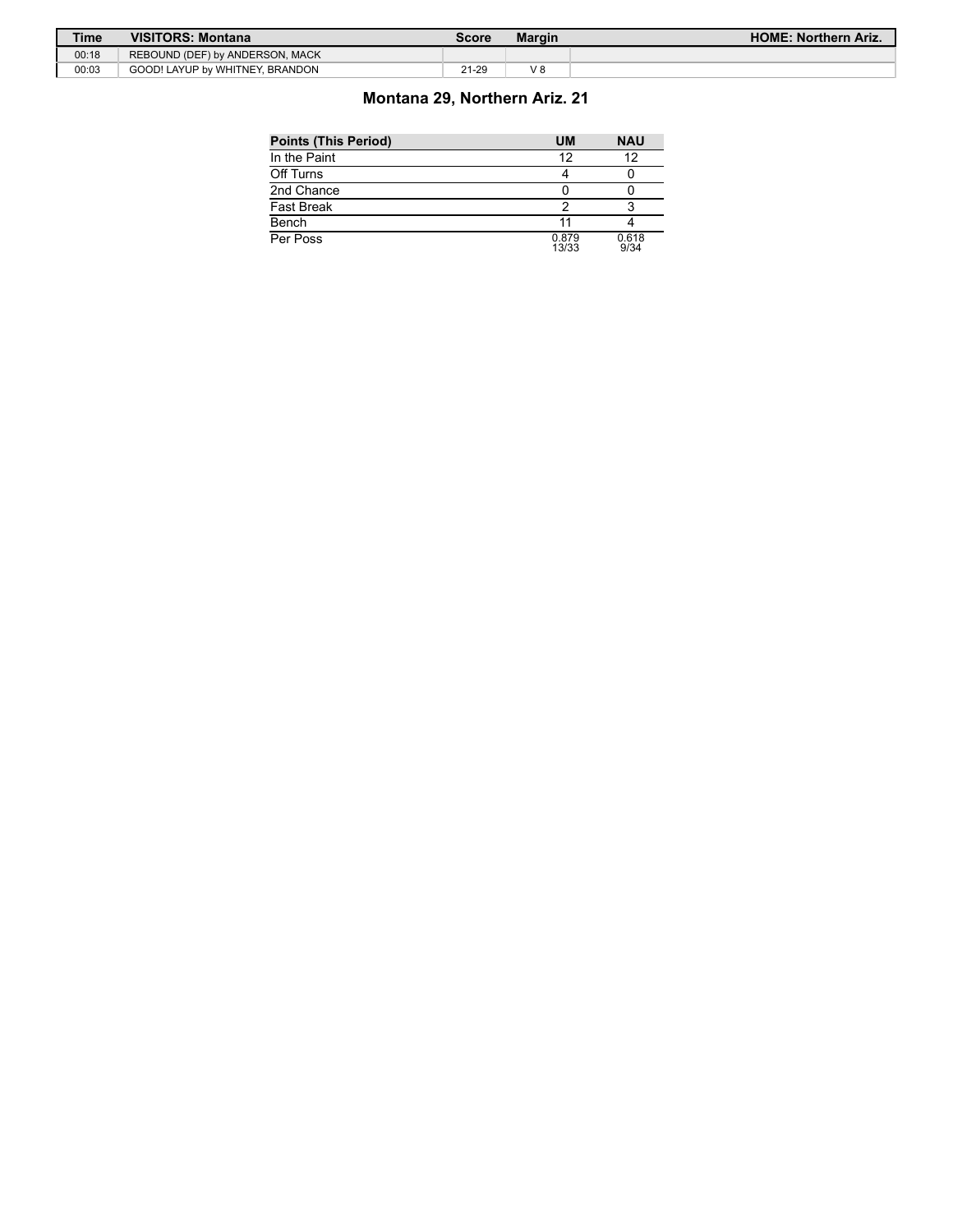### **Official Box Score Montana vs Northern Ariz. Second Half Statistics Only January 22, 2022 at Walkup Skydome**



# **Montana 29**

| No. | Plaver                   | S  | <b>Pts</b> | FG       | 3FG     | <b>FT</b> | <b>OR</b> | <b>DR</b> | TR             | PF             | A            | TO       | <b>B</b> lk | Stl      | Min         | $+/-$ |
|-----|--------------------------|----|------------|----------|---------|-----------|-----------|-----------|----------------|----------------|--------------|----------|-------------|----------|-------------|-------|
| 05  | <b>BEASLEY, ROBBY</b>    | G  | 3          | $1 - 4$  | 1-3     | $0 - 0$   | 0         | 2         | 2              |                | 3            | 0        | 0           |          | 17          |       |
| 12  | <b>WHITNEY, BRANDON</b>  | G  | 6          | $2 - 5$  | $0 - 2$ | $2 - 2$   | 0         | 1         |                | 3              | $\mathbf{0}$ | 2        | 2           |          | 17          | 1     |
| 13  | BANNAN, JOSH             |    | 12         | $4 - 8$  | $0 - 2$ | $4 - 4$   | 0         | 2         | 2              |                |              |          |             | 0        | 19          | 3     |
| 23  | ANDERSON, MACK           |    | 4          | $2 - 2$  | $0 - 0$ | $0-0$     | 0         | 1         |                | 1              | $\Omega$     | $\Omega$ | $\Omega$    | $\Omega$ | 10          | 1     |
| 35  | CARTER-HOLLINGER, DERRIG | F  | 4          | $2 - 5$  | $0 - 1$ | $0-0$     | 0         | 0         | 0              | 4              | 0            | 0        | $\Omega$    |          | 15          | 10    |
| 01  | <b>MARTIN, LONNELL</b>   | G  | 0          | $0 - 0$  | $0 - 0$ | $0 - 0$   | 0         | 2         | $\overline{2}$ | $\overline{2}$ | 0            | $\Omega$ | $\Omega$    |          | 10          | $-2$  |
| 03  | VAZQUEZ, JOSH            | G  | 0          | $0 - 0$  | $0 - 0$ | $0 - 0$   | 0         | 0         | 0              | 0              | 0            | 0        | 0           | 0        | 1           | -1    |
| 11  | PARKER, CAMERON          | G  | $\Omega$   | $0 - 1$  | $0 - 1$ | $0 - 0$   | 0         | 2         | 2              | 0              | 2            |          | 0           | 0        | 11          | $-3$  |
| 34  | <b>BLAKNEY, SCOTT</b>    | F. | $\Omega$   | $0 - 0$  | $0 - 0$ | $0 - 0$   | 0         | 0         | 0              | 0              | 0            | 0        | $\Omega$    | 0        | $\mathbf 0$ | 0     |
|     | TEAM                     |    |            | $0 - 0$  |         |           |           | 2         | 3              | $\Omega$       |              | 0        |             |          |             |       |
|     | <b>TOTALS</b>            |    |            | 29 11-25 | 1-9     | $6-6$     |           | 12        | 13             | $12 \,$        | 6            | 4        | 3           | 4        | 100         |       |

| <b>Shooting By Period</b><br>Period | FG        | FG%   | 3FG      | 3FG%  | ET       | FT%   | Last FG Half: UM - |
|-------------------------------------|-----------|-------|----------|-------|----------|-------|--------------------|
| 2nd Half                            | $11 - 25$ | 44%   | $1 - 9$  | 11%   | ჩ-ჩ      | 100%  |                    |
| Game                                | $22 - 54$ | 40.7% | $5 - 25$ | 20.0% | $9 - 10$ | 90.0% |                    |

# **Northern Ariz. 27**

| No. | Player               | S | <b>Pts</b>     | FG       | 3FG      | <b>FT</b> | <b>OR</b>    | <b>DR</b> | TR           | <b>PF</b>    | A        | TO             | <b>B</b> lk  | Stl      | Min | $+/-$ |
|-----|----------------------|---|----------------|----------|----------|-----------|--------------|-----------|--------------|--------------|----------|----------------|--------------|----------|-----|-------|
| 01  | STARK, MASON         | G | 5              | $2 - 5$  | $0 - 2$  | 1-1       | 0            | 3         | 3            | 2            | 0        | 2              |              |          | 16  | -6    |
| 15  | CONE, JALEN          | G | 7              | $1 - 5$  | $1 - 4$  | $4 - 4$   | $\mathbf{0}$ | 3         | 3            | 0            |          | $\overline{2}$ | $\mathbf{0}$ | 0        | 17  | $-6$  |
| 20  | <b>MAINS, NIK</b>    | F | 0              | $0 - 3$  | $0 - 1$  | $0-0$     | 1            |           | 2            | 0            | 1        | 0              | 0            | 0        | 16  | -6    |
| 30  | HAYMON, KEITH        | F | 8              | $3 - 4$  | $1 - 2$  | $1 - 2$   | $\mathbf{0}$ | 2         | 2            |              | 0        |                | $\mathbf{0}$ | $\Omega$ | 14  | $-3$  |
| 33  | TOWT, CARSON         | F | $\overline{2}$ | $1 - 2$  | $0 - 0$  | $0-0$     | 1            |           | 2            |              | 3        | 0              | 0            | 0        | 15  | -3    |
| 00  | <b>GREEN, JAY</b>    | G | $\mathcal{P}$  | $1 - 1$  | $0 - 0$  | $0 - 1$   | 0            | 0         | $\mathbf{0}$ |              | 0        | 0              | $\mathbf{0}$ | 0        | 3   | 4     |
| 02  | AGUEK, AJANG         | F | 0              | $0-0$    | $0 - 0$  | $0-0$     | 0            | 0         | 0            | 0            | 0        | 0              | 0            | 0        | 1   | 3     |
| 03  | JACKSON, JAYDEN      | G | $\mathcal{P}$  | $1 - 1$  | $0 - 0$  | $0 - 0$   | $\Omega$     | 2         | 2            |              | $\Omega$ | 0              | $\Omega$     | $\Omega$ | 6   | 3     |
| 05  | LEWIS, ISAIAH        | G | 0              | $0 - 0$  | $0 - 0$  | $0 - 0$   | 0            | 0         | $\mathbf{0}$ | $\Omega$     | 0        | 0              | 0            | 0        | 1   | 2     |
| 22  | <b>BROWN, WYNTON</b> | F |                | $0 - 1$  | $0 - 1$  | $1 - 2$   | 0            | 1         | 1            | $\mathbf{1}$ | $\Omega$ | 1              | $\mathbf{0}$ | 0        | 9   | 1     |
| 23  | RICHARDS, EZEKIEL    | С | 0              | $0 - 0$  | $0 - 0$  | $0 - 0$   | 0            | 0         | $\Omega$     | 0            | 1        | 0              | $\Omega$     | 0        | 2   | 1     |
|     | <b>TEAM</b>          |   |                | $0 - 0$  |          |           | 0            | 0         | 0            | 0            |          |                |              |          |     |       |
|     | <b>TOTALS</b>        |   | 27             | $9 - 22$ | $2 - 10$ | $7 - 10$  | $\mathbf{2}$ | 13        | 15           |              | 6        |                |              |          | 100 |       |

| <b>Shooting By Period</b><br>Period | FG        | FG%   | 3FG      | 3FG%       | FТ       | FT%   | Last . |
|-------------------------------------|-----------|-------|----------|------------|----------|-------|--------|
| 2nd Half                            | $9 - 22$  | 41%   | $2 - 10$ | <b>20%</b> | 7-10     | 70%   |        |
| Game                                | $18 - 51$ | 35.3% | $5 - 23$ | 21.7%      | $7 - 10$ | 70.0% |        |

*Last FG Half:* NAU -

| Game Notes:                                                | <b>Score</b> | 1st | 2 <sub>nd</sub> | тот | <b>Points (This Period)</b> | UM             | <b>NAU</b>     |
|------------------------------------------------------------|--------------|-----|-----------------|-----|-----------------------------|----------------|----------------|
| Officials: Chad Shepherd, Layne Barney, Matthew<br>Rukasin | UM           | 29  | 29              | 58  | In the Paint                |                |                |
| Attendance: 736                                            | <b>NAU</b>   | 21  | 27              | 48  | Off Turns                   |                |                |
|                                                            |              |     |                 |     | 2nd Chance                  |                |                |
| Start Time: 09:00 PM<br>Conference Game:                   |              |     |                 |     | <b>Fast Break</b>           |                |                |
|                                                            |              |     |                 |     | Bench                       |                |                |
|                                                            |              |     |                 |     | Per Poss                    | 0.935<br>14/31 | 0.871<br>13/31 |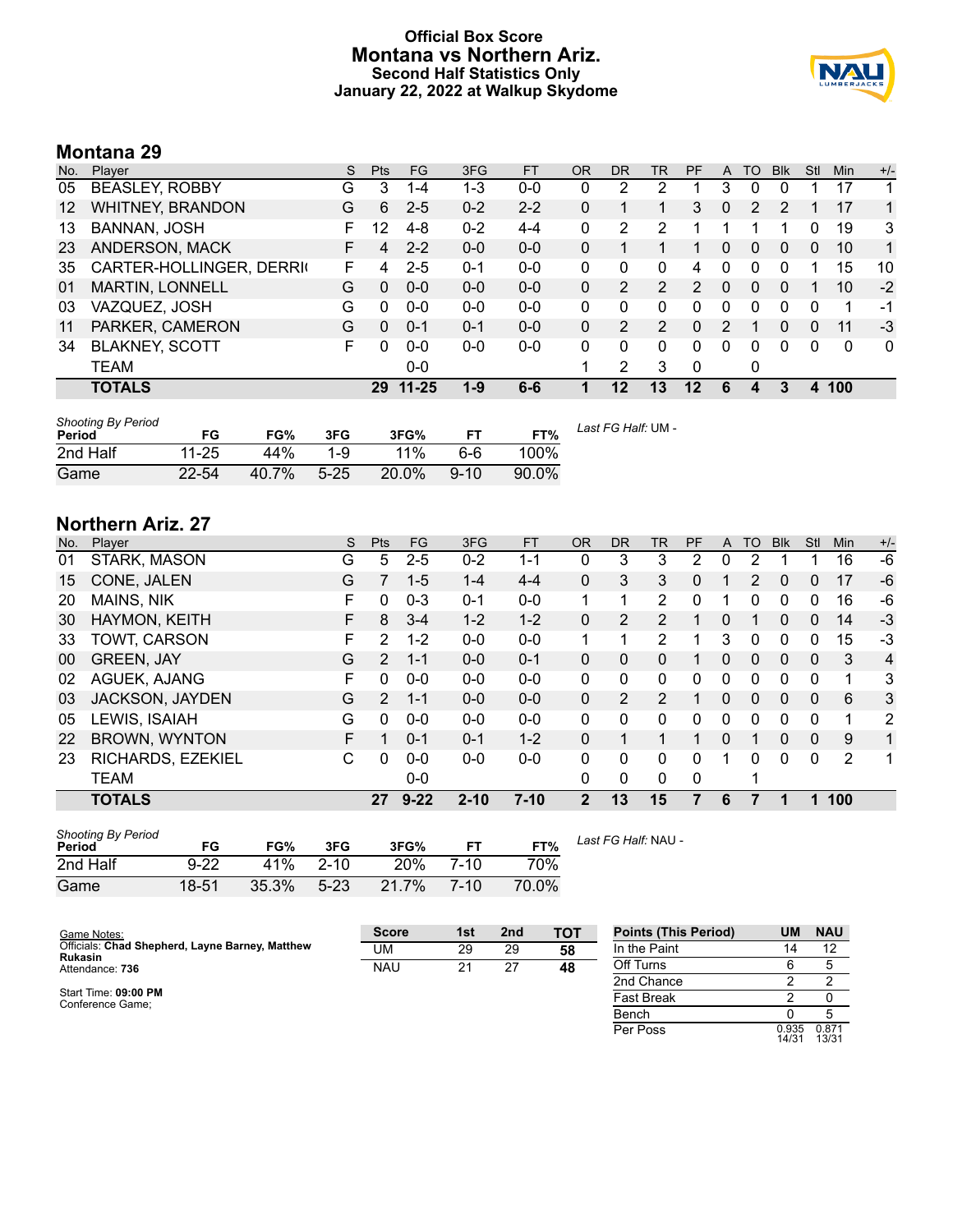#### **Official Play-By-Play Montana vs Northern Ariz. Second Half January 22, 2022 at Walkup Skydome**



#### **Period 2**

<mark>Starters:</mark><br>Montana: 5 BEASLEY,ROBBY (G); 12 WHITNEY,BRANDON (G); 13 BANNAN,JOSH (F); 23 ANDERSON,MACK (F); 35 CARTER-HOLLINGER,DERRICK (F);<br>**Northern Ariz.**: 1 STARK,MASON (G); 15 CONE,JALEN (G); 20 MAINS,NIK (F); 30 HAYM

| Time           | <b>VISITORS: Montana</b>                                     | <b>Score</b> | <b>Margin</b>   | <b>HOME: Northern Ariz.</b>                    |
|----------------|--------------------------------------------------------------|--------------|-----------------|------------------------------------------------|
| 20:00          | SUB OUT: MARTIN, LONNELL                                     |              |                 |                                                |
| 20:00          | SUB OUT: VAZQUEZ, JOSH                                       |              |                 |                                                |
| 20:00          | SUB IN: BEASLEY, ROBBY                                       |              |                 |                                                |
| 20:00          | SUB IN: BANNAN, JOSH                                         |              |                 |                                                |
| 19:50          | GOOD! JUMPER by ANDERSON, MACK                               | 21-31        | $V$ 10          |                                                |
| 19:50          | ASSIST by BANNAN, JOSH                                       |              |                 |                                                |
| 19:24          |                                                              |              |                 | MISSED 3PTR by MAINS, NIK                      |
| 19:24          | REBOUND (DEF) by TEAM                                        |              |                 |                                                |
| 18:53<br>18:51 | MISSED 3PTR by BANNAN, JOSH                                  |              |                 | REBOUND (DEF) by CONE, JALEN                   |
| 18:23          |                                                              |              |                 | TURNOVER by TEAM                               |
| 17:55          | MISSED JUMPER by CARTER-HOLLINGER, DERRICK                   |              |                 |                                                |
| 17:53          |                                                              |              |                 | REBOUND (DEF) by MAINS, NIK                    |
| 17:44          |                                                              |              |                 | MISSED JUMPER by CONE, JALEN                   |
| 17:44          | BLOCK by WHITNEY, BRANDON                                    |              |                 |                                                |
| 17:40          | REBOUND (DEF) by BEASLEY, ROBBY                              |              |                 |                                                |
| 17:38          | GOOD! LAYUP by BANNAN, JOSH [FB]                             | 21-33        | V <sub>12</sub> |                                                |
| 17:38          | ASSIST by BEASLEY, ROBBY                                     |              |                 |                                                |
| 17:19          |                                                              |              |                 | MISSED 3PTR by STARK, MASON                    |
| 17:16          | REBOUND (DEF) by WHITNEY, BRANDON                            |              |                 |                                                |
| 17:00          | GOOD! JUMPER by WHITNEY, BRANDON                             | 21-35        | V <sub>14</sub> |                                                |
| 17:00          | ASSIST by BEASLEY, ROBBY                                     |              |                 |                                                |
| 16:59          |                                                              |              |                 | TIMEOUT 30SEC                                  |
| 16:59          |                                                              |              |                 | SUB OUT: TOWT, CARSON<br>SUB IN: BROWN, WYNTON |
| 16:59<br>16:59 | SUB OUT: CARTER-HOLLINGER, DERRICK                           |              |                 |                                                |
| 16:59          | SUB IN: MARTIN, LONNELL                                      |              |                 |                                                |
| 16:48          |                                                              | 23-35        | V <sub>12</sub> | GOOD! LAYUP by STARK, MASON                    |
| 16:48          | FOUL by BEASLEY, ROBBY                                       |              |                 |                                                |
| 16:48          |                                                              | 24-35        | V <sub>11</sub> | GOOD! FT by STARK, MASON                       |
| 16:28          |                                                              |              |                 | FOUL by STARK, MASON                           |
| 16:28          | GOOD! FT by WHITNEY, BRANDON                                 | 24-36        | V <sub>12</sub> |                                                |
| 16:28          | GOOD! FT by WHITNEY, BRANDON                                 | 24-37        | V <sub>13</sub> |                                                |
| 16:11          | FOUL by MARTIN, LONNELL                                      |              |                 |                                                |
| 16:11          |                                                              |              |                 | MISSED FT by BROWN, WYNTON                     |
| 16:11          |                                                              |              |                 | REBOUND (DEADB) by TEAM                        |
| 16:11          |                                                              |              |                 | SUB OUT: HAYMON, KEITH                         |
| 16:11          |                                                              |              |                 | SUB IN: JACKSON, JAYDEN                        |
| 16:11<br>16:11 | SUB OUT: ANDERSON, MACK<br>SUB IN: CARTER-HOLLINGER, DERRICK |              |                 |                                                |
| 16:11          |                                                              | 25-37        | V <sub>12</sub> | GOOD! FT by BROWN, WYNTON                      |
| 15:52          | GOOD! LAYUP by WHITNEY, BRANDON                              | 25-39        | V <sub>14</sub> |                                                |
| 15:40          |                                                              |              |                 | TURNOVER by STARK, MASON                       |
| 15:40          | STEAL by CARTER-HOLLINGER, DERRICK                           |              |                 |                                                |
| 15:14          | MISSED by BANNAN, JOSH                                       |              |                 |                                                |
| 15:10          |                                                              |              |                 | REBOUND (DEF) by BROWN, WYNTON                 |
| 15:05          |                                                              |              |                 | MISSED 3PTR by CONE, JALEN                     |
| 15:05          | BLOCK by WHITNEY, BRANDON                                    |              |                 |                                                |
| 15:00          | REBOUND (DEF) by MARTIN, LONNELL                             |              |                 |                                                |
| 14:42          | MISSED JUMPER by CARTER-HOLLINGER, DERRICK                   |              |                 |                                                |
| 14:40          |                                                              |              |                 | REBOUND (DEF) by STARK, MASON                  |
| 14:20          | FOUL by WHITNEY, BRANDON                                     |              |                 |                                                |
| 14:20          | <b>TIMEOUT MEDIA</b>                                         |              |                 |                                                |
| 14:20          |                                                              |              |                 | SUB OUT: STARK, MASON                          |
| 14:20<br>14:20 |                                                              |              |                 | SUB OUT: MAINS, NIK<br>SUB IN: HAYMON, KEITH   |
| 14:20          |                                                              |              |                 | SUB IN: TOWT, CARSON                           |
| 14:20          | SUB OUT: WHITNEY, BRANDON                                    |              |                 |                                                |
| 14:20          | SUB IN: PARKER, CAMERON                                      |              |                 |                                                |
| 14:14          |                                                              |              |                 | MISSED 3PTR by CONE, JALEN                     |
| 14:12          |                                                              |              |                 | REBOUND (OFF) by TOWT, CARSON                  |
| 14:05          |                                                              | 27-39        | V <sub>12</sub> | GOOD! LAYUP by JACKSON, JAYDEN                 |
| 14:05          |                                                              |              |                 | ASSIST by TOWT, CARSON                         |
| 13:40          | GOOD! LAYUP by BANNAN, JOSH                                  | $27 - 41$    | V <sub>14</sub> |                                                |
| 13:25          |                                                              |              |                 | TURNOVER by CONE, JALEN                        |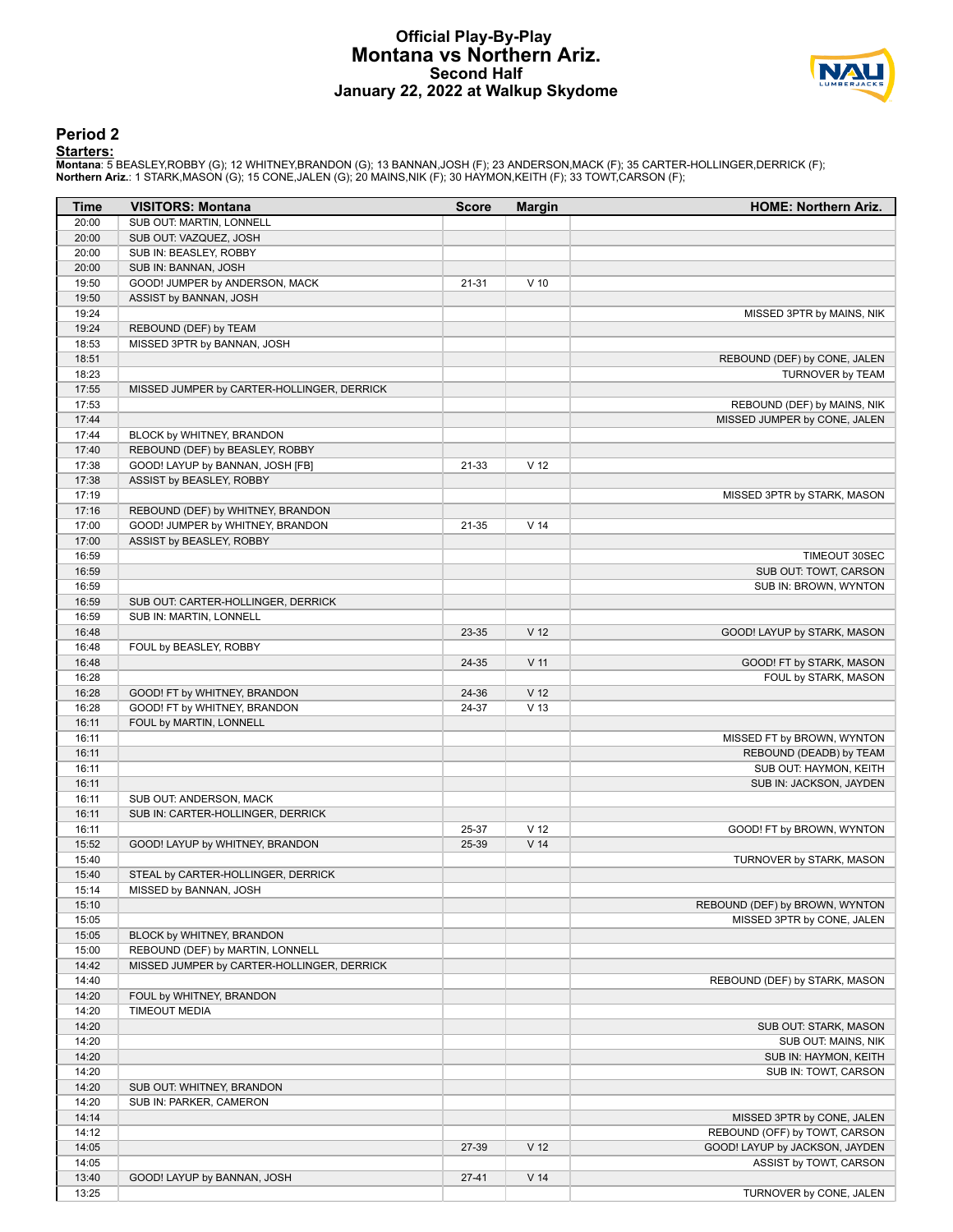| Time           | <b>VISITORS: Montana</b>                      | <b>Score</b> | <b>Margin</b>   | <b>HOME: Northern Ariz.</b>                            |
|----------------|-----------------------------------------------|--------------|-----------------|--------------------------------------------------------|
| 13:25          |                                               |              |                 | SUB OUT: CONE, JALEN                                   |
| 13:25          |                                               |              |                 | SUB IN: GREEN, JAY                                     |
| 12:55          | GOOD! JUMPER by CARTER-HOLLINGER, DERRICK     | 27-43        | V <sub>16</sub> |                                                        |
| 12:55          | ASSIST by BEASLEY, ROBBY                      |              |                 |                                                        |
| 12:33          |                                               | 29-43        | V <sub>14</sub> | GOOD! DUNK by HAYMON, KEITH                            |
| 12:21          |                                               |              |                 | FOUL by GREEN, JAY                                     |
| 12:21          | SUB OUT: CARTER-HOLLINGER, DERRICK            |              |                 |                                                        |
| 12:21          | SUB IN: WHITNEY, BRANDON                      |              |                 |                                                        |
| 12:14          | MISSED 3PTR by WHITNEY, BRANDON               |              |                 |                                                        |
| 12:12<br>12:08 |                                               |              |                 | REBOUND (DEF) by JACKSON, JAYDEN                       |
| 12:08          | FOUL by BANNAN, JOSH<br>SUB OUT: BANNAN, JOSH |              |                 |                                                        |
| 12:08          | SUB IN: ANDERSON, MACK                        |              |                 |                                                        |
| 12:08          | SUB OUT: BEASLEY, ROBBY                       |              |                 |                                                        |
| 12:08          | SUB IN: VAZQUEZ, JOSH                         |              |                 |                                                        |
| 11:47          |                                               | 32-43        | $V$ 11          | GOOD! 3PTR by HAYMON, KEITH                            |
| 11:47          |                                               |              |                 | ASSIST by TOWT, CARSON                                 |
| 11:30          | GOOD! LAYUP by ANDERSON, MACK                 | 32-45        | V <sub>13</sub> |                                                        |
| 11:30          | ASSIST by PARKER, CAMERON                     |              |                 |                                                        |
| 11:06          |                                               |              |                 | TURNOVER by HAYMON, KEITH                              |
| 11:06          | STEAL by MARTIN, LONNELL                      |              |                 |                                                        |
| 10:51          | MISSED 3PTR by WHITNEY, BRANDON               |              |                 |                                                        |
| 10:50          | REBOUND (OFF) by TEAM                         |              |                 |                                                        |
| 10:50          |                                               |              |                 | FOUL by JACKSON, JAYDEN                                |
| 10:50          | <b>TIMEOUT MEDIA</b>                          |              |                 |                                                        |
| 10:50          |                                               |              |                 | SUB OUT: GREEN, JAY                                    |
| 10:50          |                                               |              |                 | SUB OUT: JACKSON, JAYDEN                               |
| 10:50          |                                               |              |                 | SUB OUT: HAYMON, KEITH                                 |
| 10:50          |                                               |              |                 | SUB OUT: TOWT, CARSON                                  |
| 10:50          |                                               |              |                 | SUB IN: STARK, MASON                                   |
| 10:50          |                                               |              |                 | SUB IN: CONE, JALEN                                    |
| 10:50          |                                               |              |                 | SUB IN: MAINS, NIK                                     |
| 10:50          |                                               |              |                 | SUB IN: RICHARDS, EZEKIEL                              |
| 10:50          | SUB OUT: VAZQUEZ, JOSH                        |              |                 |                                                        |
| 10:50          | SUB OUT: ANDERSON, MACK                       |              |                 |                                                        |
| 10:50          | SUB IN: BANNAN, JOSH                          |              |                 |                                                        |
| 10:50          | SUB IN: CARTER-HOLLINGER, DERRICK             |              |                 |                                                        |
| 10:45          | GOOD! LAYUP by BANNAN, JOSH                   | 32-47        | V <sub>15</sub> |                                                        |
| 10:35          | FOUL by CARTER-HOLLINGER, DERRICK             |              |                 |                                                        |
| 10:20          |                                               | 34-47        | V <sub>13</sub> | GOOD! LAYUP by STARK, MASON                            |
| 10:20<br>10:04 |                                               |              |                 | ASSIST by RICHARDS, EZEKIEL                            |
| 10:04          | TURNOVER by PARKER, CAMERON                   |              |                 |                                                        |
| 09:44          |                                               |              |                 | STEAL by STARK, MASON<br>TURNOVER by BROWN, WYNTON     |
| 09:18          | GOOD! LAYUP by BANNAN, JOSH                   | 34-49        | V <sub>15</sub> |                                                        |
| 09:07          | FOUL by CARTER-HOLLINGER, DERRICK             |              |                 |                                                        |
| 09:07          |                                               |              |                 | SUB OUT: RICHARDS, EZEKIEL                             |
| 09:07          |                                               |              |                 | SUB IN: TOWT, CARSON                                   |
| 08:57          | FOUL by MARTIN, LONNELL                       |              |                 |                                                        |
| 08:57          | SUB OUT: MARTIN, LONNELL                      |              |                 |                                                        |
| 08:57          | SUB IN: BEASLEY, ROBBY                        |              |                 |                                                        |
| 08:57          | SUB OUT: CARTER-HOLLINGER, DERRICK            |              |                 |                                                        |
| 08:57          | SUB IN: ANDERSON, MACK                        |              |                 |                                                        |
| 08:57          |                                               | 35-49        | V <sub>14</sub> | GOOD! FT by CONE, JALEN                                |
| 08:57          |                                               | 36-49        | V <sub>13</sub> | GOOD! FT by CONE, JALEN                                |
| 08:36          | MISSED 3PTR by BEASLEY, ROBBY                 |              |                 |                                                        |
| 08:34          |                                               |              |                 | REBOUND (DEF) by STARK, MASON                          |
| 08:19          |                                               |              |                 | MISSED JUMPER by MAINS, NIK                            |
| 08:16          | REBOUND (DEF) by PARKER, CAMERON              |              |                 |                                                        |
| 08:12          | FOUL by WHITNEY, BRANDON                      |              |                 |                                                        |
| 08:12          | TURNOVER by WHITNEY, BRANDON                  |              |                 |                                                        |
| 07:56          |                                               |              |                 | MISSED 3PTR by BROWN, WYNTON                           |
| 07:52          | REBOUND (DEF) by BEASLEY, ROBBY               |              |                 |                                                        |
| 07:40          |                                               |              |                 | FOUL by BROWN, WYNTON                                  |
| 07:40          | <b>TIMEOUT MEDIA</b>                          |              |                 |                                                        |
| 07:40          |                                               |              |                 | SUB OUT: BROWN, WYNTON                                 |
| 07:40          |                                               |              |                 | SUB IN: HAYMON, KEITH                                  |
| 07:40          | SUB OUT: ANDERSON, MACK                       |              |                 |                                                        |
| 07:40          | SUB IN: CARTER-HOLLINGER, DERRICK             |              |                 |                                                        |
| 07:36          | MISSED JUMPER by BEASLEY, ROBBY               |              |                 |                                                        |
| 07:36<br>07:31 |                                               |              |                 | BLOCK by STARK, MASON<br>REBOUND (DEF) by TOWT, CARSON |
| 07:14          |                                               | 38-49        | $V$ 11          | GOOD! LAYUP by TOWT, CARSON                            |
| 07:14          |                                               |              |                 | ASSIST by CONE, JALEN                                  |
| 07:02          |                                               |              |                 | FOUL by STARK, MASON                                   |
| 06:41          | GOOD! LAYUP by CARTER-HOLLINGER, DERRICK      | 38-51        | V <sub>13</sub> |                                                        |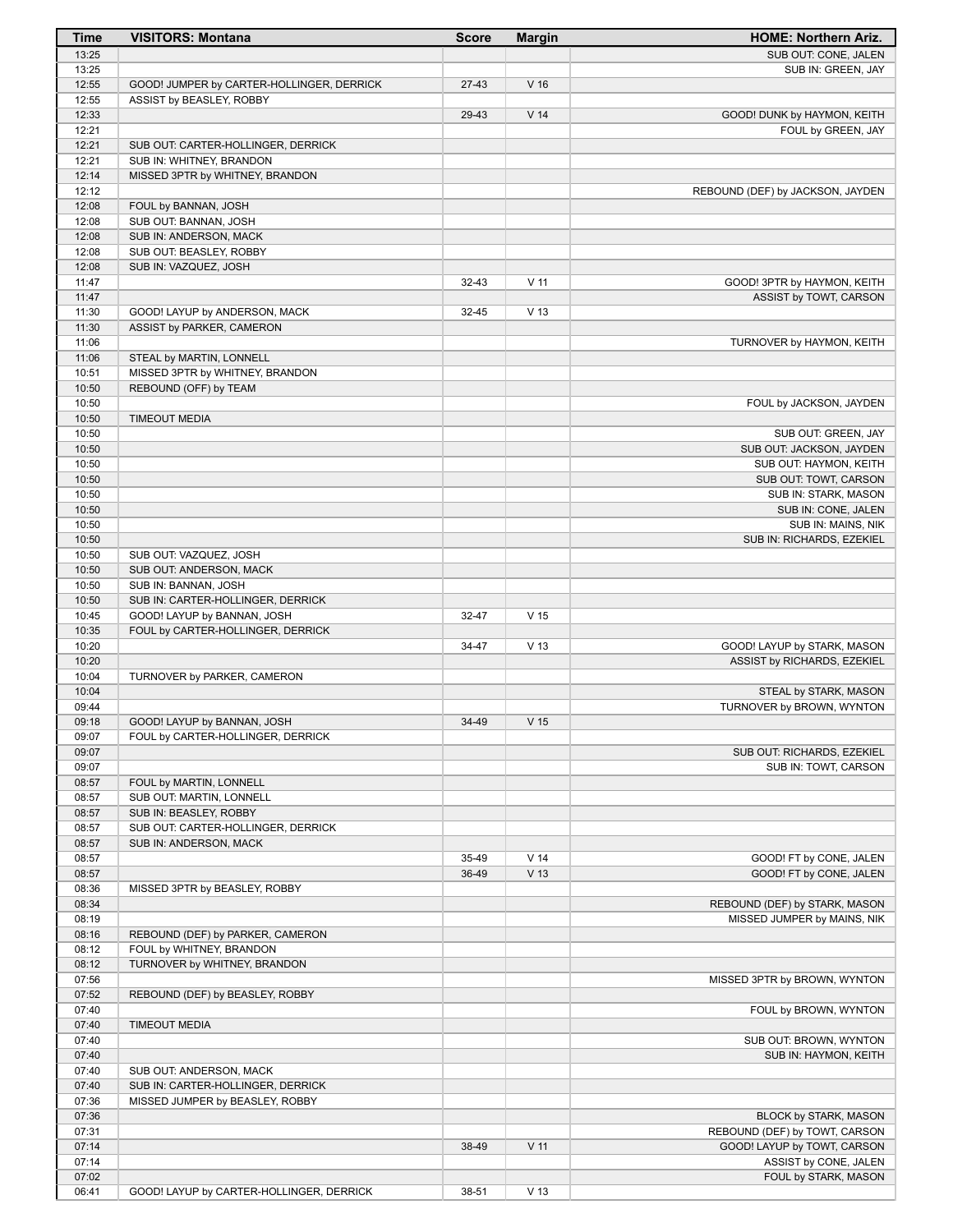| Time           | <b>VISITORS: Montana</b>                                                | <b>Score</b> | <b>Margin</b>   | <b>HOME: Northern Ariz.</b>                                 |
|----------------|-------------------------------------------------------------------------|--------------|-----------------|-------------------------------------------------------------|
| 06:22          |                                                                         |              |                 | TURNOVER by CONE, JALEN                                     |
| 06:22          | STEAL by BEASLEY, ROBBY                                                 |              |                 |                                                             |
| 05:57          | MISSED 3PTR by PARKER, CAMERON                                          |              |                 |                                                             |
| 05:55          |                                                                         |              |                 | REBOUND (DEF) by CONE, JALEN                                |
| 05:36          |                                                                         |              |                 | MISSED JUMPER by MAINS, NIK                                 |
| 05:33          | REBOUND (DEF) by PARKER, CAMERON                                        |              |                 |                                                             |
| 05:11          | MISSED 3PTR by CARTER-HOLLINGER, DERRICK                                |              |                 |                                                             |
| 05:09          |                                                                         |              |                 | REBOUND (DEF) by STARK, MASON                               |
| 04:54<br>04:54 | FOUL by CARTER-HOLLINGER, DERRICK<br>SUB OUT: CARTER-HOLLINGER, DERRICK |              |                 |                                                             |
| 04:54          | SUB IN: ANDERSON, MACK                                                  |              |                 |                                                             |
| 04:54          | SUB OUT: PARKER, CAMERON                                                |              |                 |                                                             |
| 04:54          | SUB IN: MARTIN, LONNELL                                                 |              |                 |                                                             |
| 04:54          |                                                                         | 39-51        | V <sub>12</sub> | GOOD! FT by CONE, JALEN                                     |
| 04:54          |                                                                         | 40-51        | $V$ 11          | GOOD! FT by CONE, JALEN                                     |
| 04:33          | MISSED LAYUP by BANNAN, JOSH                                            |              |                 |                                                             |
| 04:30          |                                                                         |              |                 | REBOUND (DEF) by HAYMON, KEITH                              |
| 04:26          |                                                                         |              |                 | MISSED 3PTR by STARK, MASON                                 |
| 04:22          | REBOUND (DEF) by MARTIN, LONNELL                                        |              |                 |                                                             |
| 04:20          | TIMEOUT 30SEC                                                           |              |                 |                                                             |
| 04:06          | TURNOVER by BANNAN, JOSH                                                |              |                 |                                                             |
| 03:51          |                                                                         | 42-51        | V <sub>9</sub>  | GOOD! JUMPER by HAYMON, KEITH                               |
| 03:51          |                                                                         |              |                 | ASSIST by MAINS, NIK                                        |
| 03:20          | FOUL by WHITNEY, BRANDON                                                |              |                 |                                                             |
| 03:20<br>03:20 | TURNOVER by WHITNEY, BRANDON<br>SUB OUT: ANDERSON, MACK                 |              |                 |                                                             |
| 03:20          | SUB IN: CARTER-HOLLINGER, DERRICK                                       |              |                 |                                                             |
| 03:20          | SUB OUT: WHITNEY, BRANDON                                               |              |                 |                                                             |
| 03:20          | SUB IN: PARKER, CAMERON                                                 |              |                 |                                                             |
| 03:07          |                                                                         | 45-51        | $V_6$           | GOOD! 3PTR by CONE, JALEN                                   |
| 03:07          |                                                                         |              |                 | ASSIST by TOWT, CARSON                                      |
| 02:53          |                                                                         |              |                 | FOUL by HAYMON, KEITH                                       |
| 02:53          | GOOD! FT by BANNAN, JOSH                                                | 45-52        | V <sub>7</sub>  |                                                             |
| 02:53          | SUB OUT: MARTIN, LONNELL                                                |              |                 |                                                             |
| 02:53          | SUB OUT: PARKER, CAMERON                                                |              |                 |                                                             |
| 02:53          | SUB IN: WHITNEY, BRANDON                                                |              |                 |                                                             |
| 02:53          | SUB IN: ANDERSON, MACK                                                  |              |                 |                                                             |
| 02:53          | GOOD! FT by BANNAN, JOSH                                                | 45-53        | V8              |                                                             |
| 02:41          |                                                                         |              |                 | MISSED 3PTR by CONE, JALEN                                  |
| 02:41          | BLOCK by BANNAN, JOSH                                                   |              |                 |                                                             |
| 02:41<br>02:41 | REBOUND (DEF) by TEAM<br>SUB OUT: WHITNEY, BRANDON                      |              |                 |                                                             |
| 02:41          | SUB OUT: ANDERSON, MACK                                                 |              |                 |                                                             |
| 02:41          | SUB IN: MARTIN, LONNELL                                                 |              |                 |                                                             |
| 02:41          | SUB IN: PARKER, CAMERON                                                 |              |                 |                                                             |
| 02:20          | GOOD! 3PTR by BEASLEY, ROBBY                                            | 45-56        | V <sub>11</sub> |                                                             |
| 02:20          | ASSIST by PARKER, CAMERON                                               |              |                 |                                                             |
| 02:18          | TIMEOUT 30SEC                                                           |              |                 |                                                             |
| 02:18          | SUB OUT: MARTIN, LONNELL                                                |              |                 |                                                             |
| 02:18          | SUB IN: WHITNEY, BRANDON                                                |              |                 |                                                             |
| 02:18          | SUB IN: ANDERSON, MACK                                                  |              |                 |                                                             |
| 02:18          | SUB OUT: PARKER, CAMERON                                                |              |                 |                                                             |
| 02:04          |                                                                         |              |                 | TURNOVER by STARK, MASON                                    |
| 02:04          | STEAL by WHITNEY, BRANDON                                               |              |                 |                                                             |
| 01:40          | MISSED LAYUP by WHITNEY, BRANDON                                        |              |                 |                                                             |
| 01:38          |                                                                         |              |                 | REBOUND (DEF) by CONE, JALEN                                |
| 01:26          |                                                                         |              |                 | MISSED DUNK by TOWT, CARSON                                 |
| 01:23<br>01:21 |                                                                         |              |                 | REBOUND (OFF) by MAINS, NIK<br>MISSED 3PTR by HAYMON, KEITH |
| 01:20          | REBOUND (DEF) by BANNAN, JOSH                                           |              |                 |                                                             |
| 01:20          |                                                                         |              |                 | FOUL by TOWT, CARSON                                        |
| 01:20          | GOOD! FT by BANNAN, JOSH                                                | 45-57        | V <sub>12</sub> |                                                             |
| 01:20          | GOOD! FT by BANNAN, JOSH                                                | 45-58        | V <sub>13</sub> |                                                             |
| 01:11          |                                                                         |              |                 | MISSED JUMPER by STARK, MASON                               |
| 01:08          | REBOUND (DEF) by ANDERSON, MACK                                         |              |                 |                                                             |
| 00:42          | MISSED 3PTR by BEASLEY, ROBBY                                           |              |                 |                                                             |
| 00:41          |                                                                         |              |                 | REBOUND (DEF) by HAYMON, KEITH                              |
| 00:41          | FOUL by ANDERSON, MACK                                                  |              |                 |                                                             |
| 00:41          |                                                                         |              |                 | MISSED FT by HAYMON, KEITH                                  |
| 00:41          |                                                                         |              |                 | REBOUND (DEADB) by TEAM                                     |
| 00:41          |                                                                         |              |                 | SUB OUT: STARK, MASON                                       |
| 00:41          |                                                                         |              |                 | SUB OUT: CONE, JALEN                                        |
| 00:41          |                                                                         |              |                 | SUB OUT: MAINS, NIK                                         |
| 00:41          |                                                                         |              |                 | SUB OUT: TOWT, CARSON                                       |
| 00:41          |                                                                         |              |                 | SUB IN: GREEN, JAY                                          |
| 00:41          |                                                                         |              |                 | SUB IN: AGUEK, AJANG                                        |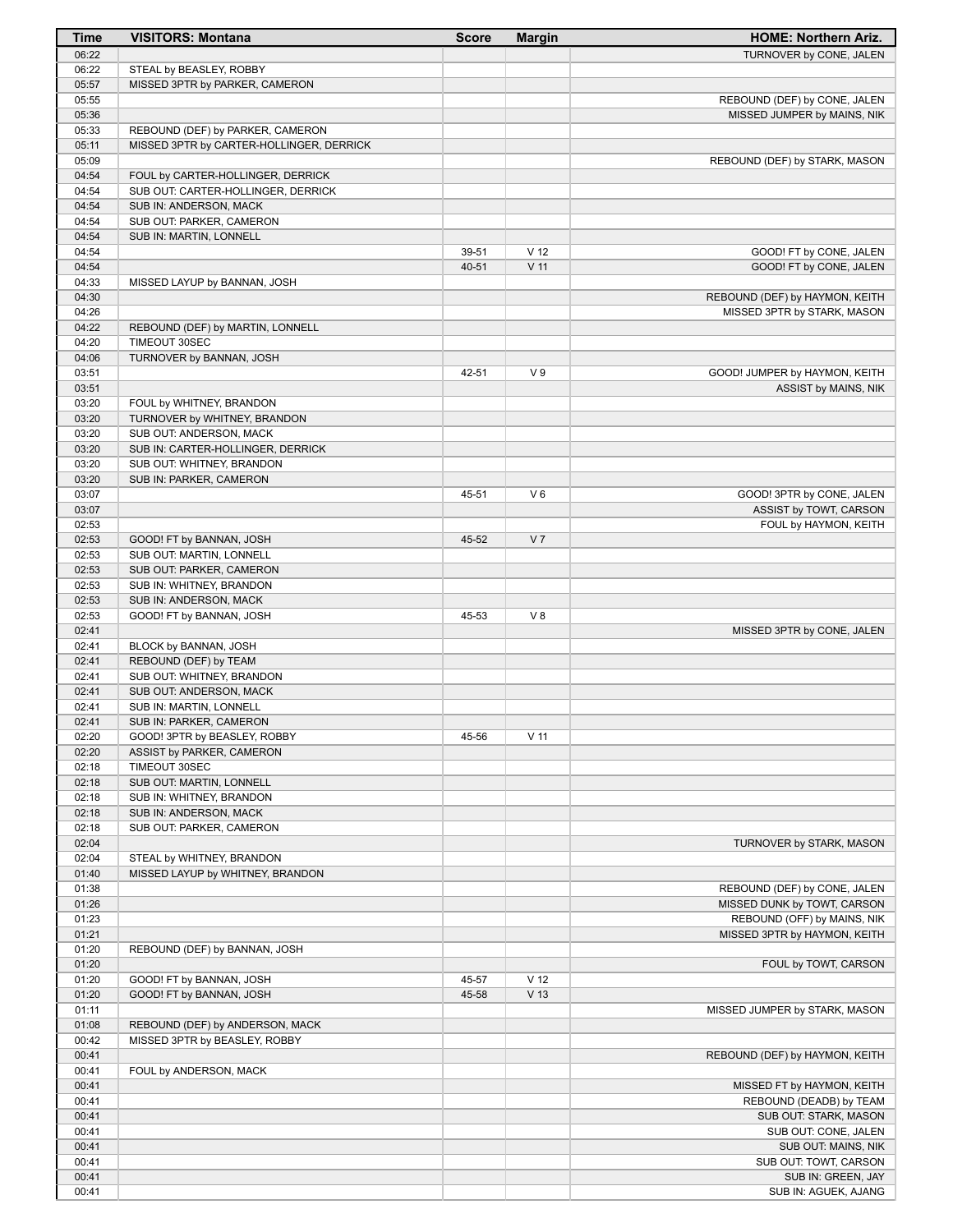| <b>Time</b> | <b>VISITORS: Montana</b>          | <b>Score</b> | <b>Margin</b>   | <b>HOME: Northern Ariz.</b>      |
|-------------|-----------------------------------|--------------|-----------------|----------------------------------|
| 00:41       |                                   |              |                 | SUB IN: JACKSON, JAYDEN          |
| 00:41       |                                   |              |                 | SUB IN: RICHARDS, EZEKIEL        |
| 00:41       | SUB OUT: ANDERSON, MACK           |              |                 |                                  |
| 00:41       | SUB IN: PARKER, CAMERON           |              |                 |                                  |
| 00:41       |                                   | 46-58        | V <sub>12</sub> | GOOD! FT by HAYMON, KEITH        |
| 00:41       |                                   |              |                 | SUB OUT: HAYMON, KEITH           |
| 00:41       |                                   |              |                 | SUB IN: LEWIS, ISAIAH            |
| 00:12       | MISSED 3PTR by BANNAN, JOSH       |              |                 |                                  |
| 00:07       |                                   |              |                 | REBOUND (DEF) by JACKSON, JAYDEN |
| 00:00       |                                   | 48-58        | $V$ 10          | GOOD! LAYUP by GREEN, JAY        |
| 00:00       | FOUL by CARTER-HOLLINGER, DERRICK |              |                 |                                  |
| 00:00       |                                   |              |                 | MISSED FT by GREEN, JAY          |
| 00:00       | REBOUND (DEF) by BANNAN, JOSH     |              |                 |                                  |

# **Montana 58, Northern Ariz. 48**

| <b>Points (This Period)</b> | UM             | <b>NAU</b>     |
|-----------------------------|----------------|----------------|
| In the Paint                | 14             | 12             |
| Off Turns                   | 6              | 5              |
| 2nd Chance                  | っ              |                |
| <b>Fast Break</b>           | っ              |                |
| Bench                       |                | 5              |
| Per Poss                    | 0.935<br>14/31 | 0.871<br>13/31 |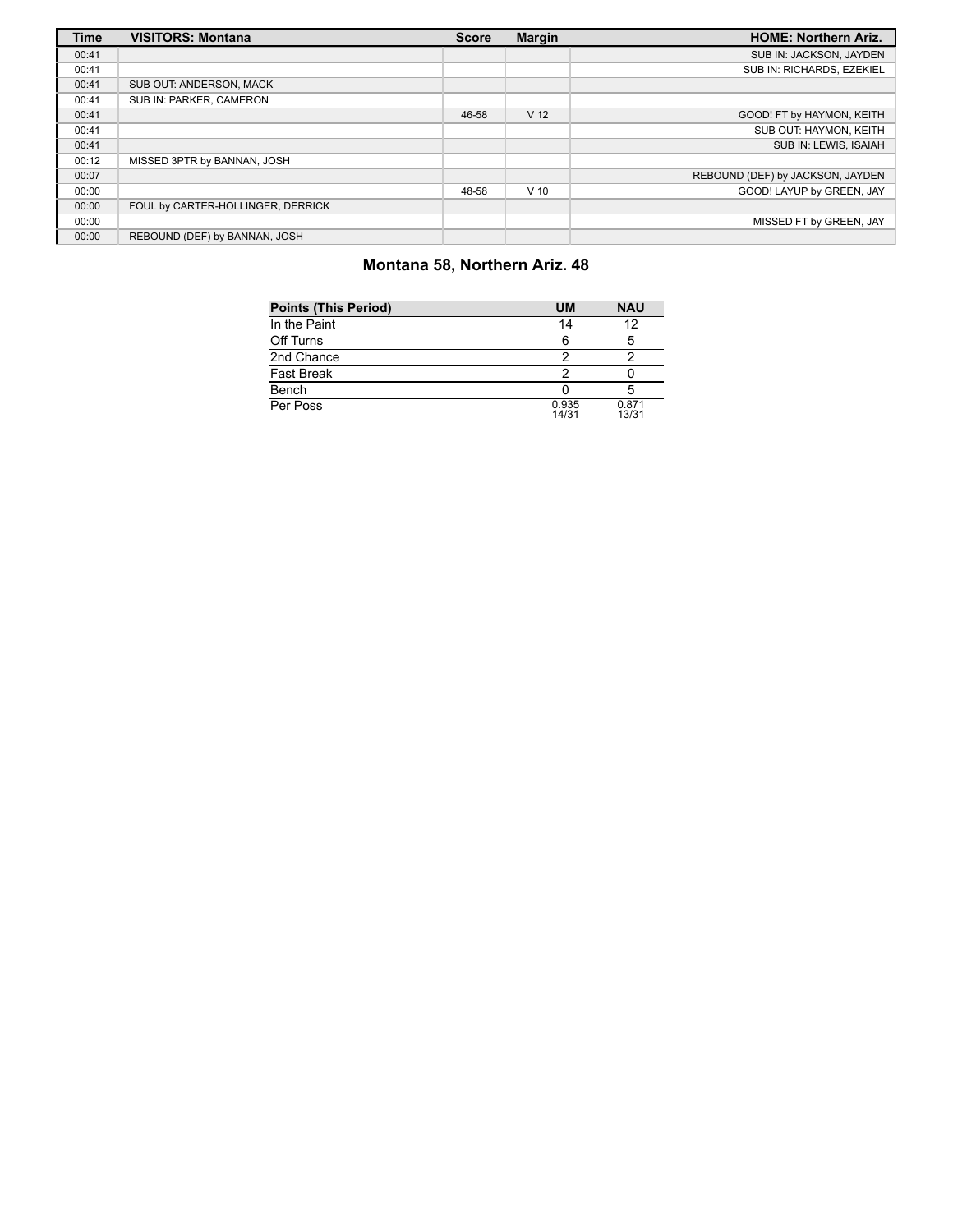#### **Official Scoring/Possession Reference Chart Montana vs Northern Ariz. Period 1 January 22, 2022 at Walkup Skydome**



#### **Period 1**

<mark>Starters:</mark><br>Montana: 5 BEASLEY,ROBBY (G); 12 WHITNEY,BRANDON (G); 13 BANNAN,JOSH (F); 23 ANDERSON,MACK (F); 35 CARTER-HOLLINGER,DERRICK (F);<br>**Northern Ariz.**: 1 STARK,MASON (G); 15 CONE,JALEN (G); 20 MAINS,NIK (F); 30 HAYM

| <b>Time</b> | <b>VISITORS: Montana</b>             | <b>Score</b> | <b>Margin</b>   | <b>HOME: Northern Ariz.</b>      |
|-------------|--------------------------------------|--------------|-----------------|----------------------------------|
| 18:20       |                                      | $3-0$        | $H_3$           | GOOD! 3PTR by CONE, JALEN        |
| 18:02       | GOOD! LAYUP by BANNAN, JOSH          | $3-2$        | H <sub>1</sub>  |                                  |
| 16:42       | GOOD! DUNK by BANNAN, JOSH           | $3 - 4$      | V <sub>1</sub>  |                                  |
| 16:25       | GOOD! LAYUP by WHITNEY, BRANDON [FB] | $3-6$        | V <sub>3</sub>  |                                  |
| 15:59       |                                      | $5-6$        | V <sub>1</sub>  | GOOD! JUMPER by STARK, MASON     |
| 15:29       | GOOD! JUMPER by BANNAN, JOSH         | $5-8$        | V <sub>3</sub>  |                                  |
| 13:55       |                                      | $7-8$        | V <sub>1</sub>  | GOOD! LAYUP by RICHARDS, EZEKIEL |
| 13:09       | GOOD! 3PTR by BEASLEY, ROBBY         | $7 - 11$     | V <sub>4</sub>  |                                  |
| 12:40       |                                      | $9 - 11$     | V <sub>2</sub>  | GOOD! LAYUP by MAINS, NIK        |
| 11:56       | GOOD! LAYUP by PARKER, CAMERON       | $9 - 13$     | V <sub>4</sub>  |                                  |
| 09:23       | GOOD! JUMPER by WHITNEY, BRANDON     | $9 - 15$     | $V_6$           |                                  |
| 08:42       | GOOD! FT by WHITNEY, BRANDON         | $9 - 16$     | V <sub>7</sub>  |                                  |
| 08:42       | GOOD! FT by WHITNEY, BRANDON         | $9 - 17$     | V8              |                                  |
| 07:40       | GOOD! 3PTR by MARTIN, LONNELL        | $9 - 20$     | V <sub>11</sub> |                                  |
| 07:05       | GOOD! 3PTR by MARTIN, LONNELL        | $9 - 23$     | V <sub>14</sub> |                                  |
| 05:22       |                                      | $12 - 23$    | V <sub>11</sub> | GOOD! 3PTR by MAINS, NIK         |
| 03:56       |                                      | 14-23        | V <sub>9</sub>  | GOOD! LAYUP by RICHARDS, EZEKIEL |
| 02:23       |                                      | 16-23        | V <sub>7</sub>  | GOOD! LAYUP by CONE, JALEN       |
| 01:48       |                                      | 19-23        | V <sub>4</sub>  | GOOD! 3PTR by MAINS, NIK [FB]    |
| 01:31       | GOOD! 3PTR by MARTIN, LONNELL        | 19-26        | V <sub>7</sub>  |                                  |
| 01:11       |                                      | $21 - 26$    | V <sub>5</sub>  | GOOD! LAYUP by STARK, MASON      |
| 00:50       | GOOD! FT by WHITNEY, BRANDON         | $21 - 27$    | $V_6$           |                                  |
| 00:03       | GOOD! LAYUP by WHITNEY, BRANDON      | 21-29        | V8              |                                  |

**Montana 29, Northern Ariz. 21**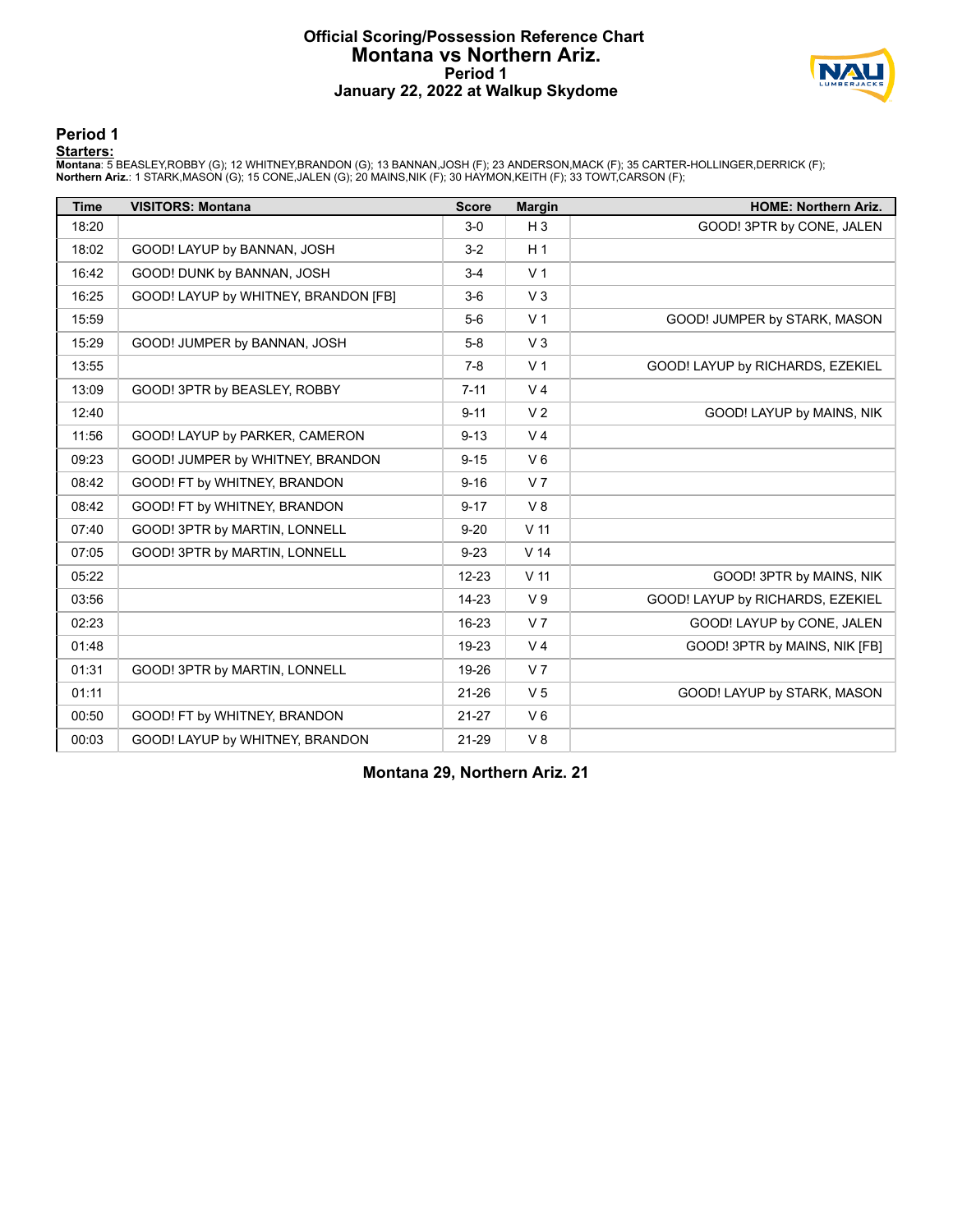#### **Official Scoring/Possession Reference Chart Montana vs Northern Ariz. Period 2 January 22, 2022 at Walkup Skydome**



#### **Period 2**

#### **Starters:**

Montana: 5 BEASLEY,ROBBY (G); 12 WHITNEY,BRANDON (G); 13 BANNAN,JOSH (F); 23 ANDERSON,MACK (F); 35 CARTER-HOLLINGER,DERRICK (F);<br>**Northern Ariz.**: 1 STARK,MASON (G); 15 CONE,JALEN (G); 20 MAINS,NIK (F); 30 HAYMON,KEITH (F)

| <b>Time</b> | <b>VISITORS: Montana</b>                            | <b>Score</b> | <b>Margin</b>   | <b>HOME: Northern Ariz.</b>    |
|-------------|-----------------------------------------------------|--------------|-----------------|--------------------------------|
| 19:50       | GOOD! JUMPER by ANDERSON, MACK                      | 21-31        | $V$ 10          |                                |
| 17:38       | GOOD! LAYUP by BANNAN, JOSH [FB]                    | 21-33        | V <sub>12</sub> |                                |
| 17:00       | GOOD! JUMPER by WHITNEY, BRANDON                    | 21-35        | V <sub>14</sub> |                                |
| 16:48       |                                                     | 23-35        | V <sub>12</sub> | GOOD! LAYUP by STARK, MASON    |
| 16:48       |                                                     | 24-35        | V <sub>11</sub> | GOOD! FT by STARK, MASON       |
| 16:28       | GOOD! FT by WHITNEY, BRANDON                        | 24-36        | V <sub>12</sub> |                                |
| 16:28       | GOOD! FT by WHITNEY, BRANDON                        | 24-37        | V <sub>13</sub> |                                |
| 16:11       |                                                     | 25-37        | V <sub>12</sub> | GOOD! FT by BROWN, WYNTON      |
| 15:52       | GOOD! LAYUP by WHITNEY, BRANDON                     | 25-39        | V <sub>14</sub> |                                |
| 14:05       |                                                     | 27-39        | V <sub>12</sub> | GOOD! LAYUP by JACKSON, JAYDEN |
| 13:40       | GOOD! LAYUP by BANNAN, JOSH                         | $27 - 41$    | V <sub>14</sub> |                                |
| 12:55       | GOOD! JUMPER by CARTER-HOLLINGER,<br><b>DERRICK</b> | $27-43$      | V <sub>16</sub> |                                |
| 12:33       |                                                     | 29-43        | V <sub>14</sub> | GOOD! DUNK by HAYMON, KEITH    |
| 11:47       |                                                     | 32-43        | $V$ 11          | GOOD! 3PTR by HAYMON, KEITH    |
| 11:30       | GOOD! LAYUP by ANDERSON, MACK                       | 32-45        | V <sub>13</sub> |                                |
| 10:45       | GOOD! LAYUP by BANNAN, JOSH                         | 32-47        | V <sub>15</sub> |                                |
| 10:20       |                                                     | 34-47        | V <sub>13</sub> | GOOD! LAYUP by STARK, MASON    |
| 09:18       | GOOD! LAYUP by BANNAN, JOSH                         | 34-49        | V <sub>15</sub> |                                |
| 08:57       |                                                     | 35-49        | V <sub>14</sub> | GOOD! FT by CONE, JALEN        |
| 08:57       |                                                     | 36-49        | V <sub>13</sub> | GOOD! FT by CONE, JALEN        |
| 07:14       |                                                     | 38-49        | $V$ 11          | GOOD! LAYUP by TOWT, CARSON    |
| 06:41       | GOOD! LAYUP by CARTER-HOLLINGER, DERRICK            | 38-51        | V <sub>13</sub> |                                |
| 04:54       |                                                     | 39-51        | V <sub>12</sub> | GOOD! FT by CONE, JALEN        |
| 04:54       |                                                     | 40-51        | $V$ 11          | GOOD! FT by CONE, JALEN        |
| 03:51       |                                                     | 42-51        | V <sub>9</sub>  | GOOD! JUMPER by HAYMON, KEITH  |
| 03:07       |                                                     | 45-51        | $V_6$           | GOOD! 3PTR by CONE, JALEN      |
| 02:53       | GOOD! FT by BANNAN, JOSH                            | 45-52        | V <sub>7</sub>  |                                |
| 02:53       | GOOD! FT by BANNAN, JOSH                            | 45-53        | V 8             |                                |
| 02:20       | GOOD! 3PTR by BEASLEY, ROBBY                        | 45-56        | $V$ 11          |                                |
| 01:20       | GOOD! FT by BANNAN, JOSH                            | 45-57        | V <sub>12</sub> |                                |
| 01:20       | GOOD! FT by BANNAN, JOSH                            | 45-58        | V <sub>13</sub> |                                |
| 00:41       |                                                     | 46-58        | V <sub>12</sub> | GOOD! FT by HAYMON, KEITH      |
| 00:00       |                                                     | 48-58        | $V$ 10          | GOOD! LAYUP by GREEN, JAY      |

**Montana 58, Northern Ariz. 48**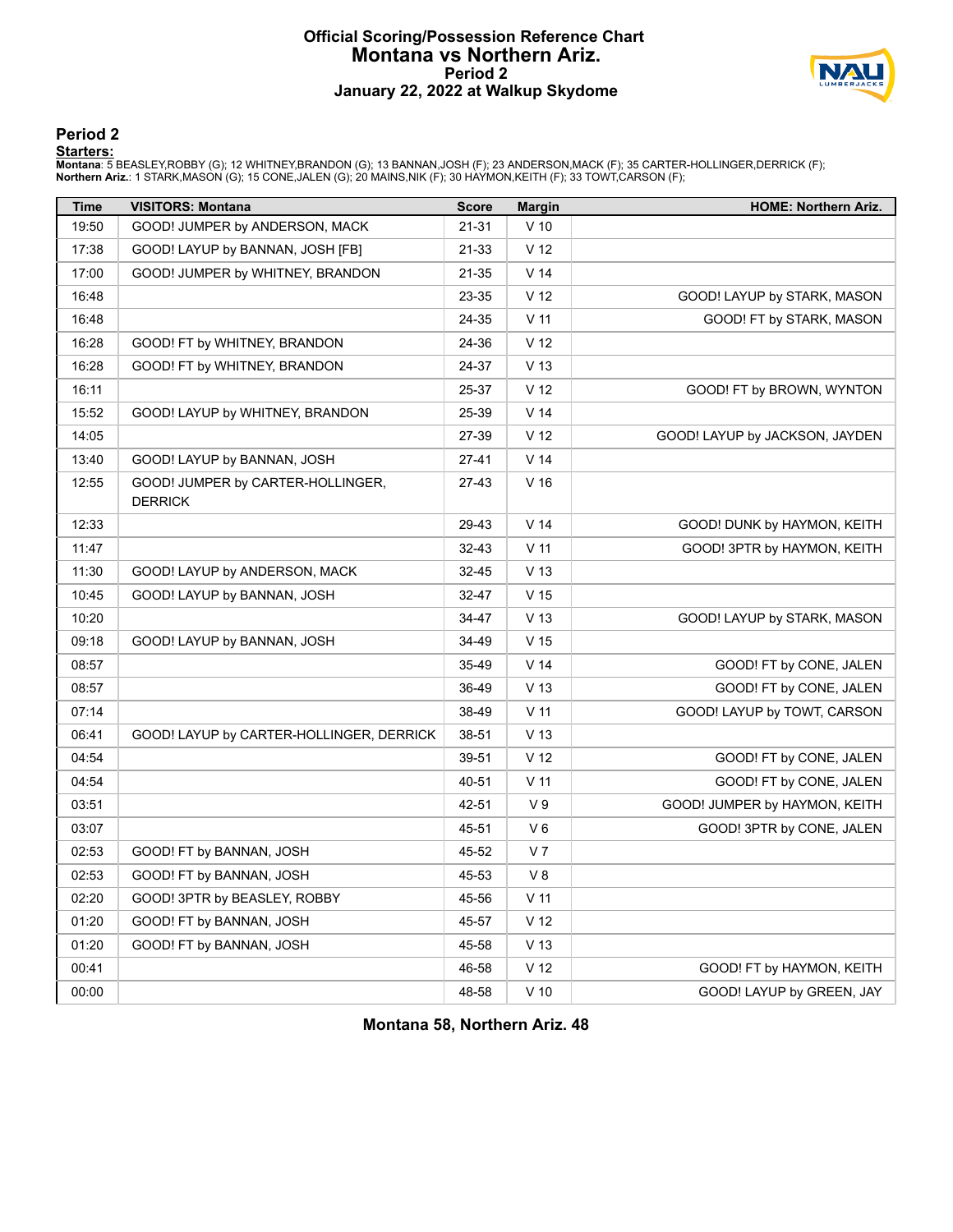#### **Official Substitutions Log Montana vs Northern Ariz. Period 1 January 22, 2022 at Walkup Skydome**



| <b>VISITORS: Montana</b>                              | Time           | <b>Score</b> | <b>HOME: Northern Ariz.</b>                       |
|-------------------------------------------------------|----------------|--------------|---------------------------------------------------|
| 5 BEASLEY, ROBBY                                      |                |              | 1 STARK, MASON                                    |
| 12 WHITNEY, BRANDON                                   |                |              | 15 CONE, JALEN                                    |
| 13 BANNAN, JOSH                                       |                |              | 20 MAINS, NIK                                     |
| 23 ANDERSON, MACK                                     |                |              | 30 HAYMON, KEITH                                  |
| 35 CARTER-HOLLINGER, DERRICK                          |                |              | 33 TOWT, CARSON                                   |
| SUB OUT: 23 ANDERSON.MACK                             | 17:48          | $2 - 3$      |                                                   |
| SUB IN: 11 PARKER, CAMERON                            | 17:48          |              |                                                   |
| SUB OUT: 5 BEASLEY, ROBBY                             | 17:00          | $2 - 3$      |                                                   |
| SUB IN: 1 MARTIN, LONNELL                             | 17:00          |              |                                                   |
|                                                       | 15:03          | $8 - 5$      | SUB OUT: TOWT, CARSON                             |
|                                                       | 15:03          |              | SUB IN: RICHARDS, EZEKIEL                         |
| SUB OUT: 12 WHITNEY, BRANDON                          | 15:03          |              |                                                   |
| SUB OUT: 35 CARTER-HOLLINGER, DERRICK                 | 15:03          |              |                                                   |
| SUB IN: 5 BEASLEY, ROBBY<br>SUB IN: 34 BLAKNEY, SCOTT | 15:03          |              |                                                   |
|                                                       | 15:03<br>11:38 | $13-9$       | SUB OUT: STARK, MASON                             |
|                                                       | 11:38          |              | SUB OUT: CONE, JALEN                              |
|                                                       | 11:38          |              | SUB OUT: MAINS, NIK                               |
|                                                       | 11:38          |              | SUB OUT: RICHARDS, EZEKIEL                        |
|                                                       | 11:38          |              | SUB OUT: HAYMON, KEITH                            |
|                                                       | 11:38          |              | SUB IN: GREEN, JAY                                |
|                                                       | 11:38          |              | SUB IN: JACKSON, JAYDEN                           |
|                                                       | 11:38          |              | SUB IN: LEWIS, ISAIAH                             |
|                                                       | 11:38          |              | SUB IN: BROWN, WYNTON                             |
|                                                       | 11:38          |              | SUB IN: TOWT, CARSON                              |
| SUB OUT: 1 MARTIN, LONNELL                            | 11:38          |              |                                                   |
| SUB OUT: 13 BANNAN, JOSH                              | 11:38          |              |                                                   |
| SUB OUT: 34 BLAKNEY, SCOTT                            | 11:38          |              |                                                   |
| SUB IN: 12 WHITNEY, BRANDON                           | 11:38          |              |                                                   |
| SUB IN: 23 ANDERSON, MACK                             | 11:38          |              |                                                   |
| SUB IN: 35 CARTER-HOLLINGER, DERRICK                  | 11:38          |              |                                                   |
|                                                       | 11:06          | $13-9$       | SUB OUT: LEWIS, ISAIAH                            |
|                                                       | 11:06          |              | SUB IN: CONE, JALEN                               |
| SUB OUT: 11 PARKER, CAMERON                           | 11:06          |              |                                                   |
| SUB IN: 13 BANNAN, JOSH                               | 11:06          |              |                                                   |
|                                                       | 11:06          |              | SUB OUT: GREEN, JAY                               |
|                                                       | 11:06          |              | SUB IN: MAINS, NIK                                |
|                                                       | 08:53          | $15-9$       | SUB OUT: JACKSON, JAYDEN                          |
|                                                       | 08:53          |              | SUB OUT: BROWN, WYNTON                            |
|                                                       | 08:53          |              | SUB OUT: TOWT, CARSON                             |
|                                                       | 08:53          |              | <b>SUB IN: STARK, MASON</b>                       |
|                                                       | 08:53          |              | SUB IN: RICHARDS, EZEKIEL                         |
|                                                       | 08:53          |              | SUB IN: HAYMON, KEITH                             |
| SUB OUT: 5 BEASLEY.ROBBY                              | 08:53          |              |                                                   |
| SUB OUT: 35 CARTER-HOLLINGER, DERRICK                 | 08:53          |              |                                                   |
| SUB IN: 1 MARTIN, LONNELL                             | 08:53          |              |                                                   |
| SUB IN: 11 PARKER, CAMERON                            | 08:53          |              |                                                   |
|                                                       | 07:02          | $23-9$       | SUB OUT: HAYMON, KEITH                            |
|                                                       | 07:02          |              | SUB IN: JACKSON, JAYDEN                           |
|                                                       | 06:38          | $23-9$       | SUB OUT: RICHARDS, EZEKIEL                        |
|                                                       | 06:38          |              | SUB IN: TOWT, CARSON                              |
|                                                       | 06:22          | $23-9$       | SUB OUT: STARK, MASON                             |
|                                                       | 06:22          |              | SUB IN: HAYMON, KEITH                             |
|                                                       | 04:11          | $23-12$      | SUB OUT: JACKSON, JAYDEN                          |
|                                                       | 04:11          |              | SUB OUT: HAYMON, KEITH                            |
|                                                       | 04:11          |              | SUB OUT: TOWT, CARSON                             |
|                                                       | 04:11          |              | <b>SUB IN: STARK, MASON</b>                       |
|                                                       | 04:11<br>04:11 |              | SUB IN: AGUEK, AJANG<br>SUB IN: RICHARDS, EZEKIEL |
| SUB OUT: 1 MARTIN, LONNELL                            | 04:11          |              |                                                   |
| SUB OUT: 12 WHITNEY, BRANDON                          | 04:11          |              |                                                   |
| SUB OUT: 23 ANDERSON, MACK                            | 04:11          |              |                                                   |
| SUB IN: 5 BEASLEY, ROBBY                              | 04:11          |              |                                                   |
| SUB IN: 34 BLAKNEY, SCOTT                             | 04:11          |              |                                                   |
| SUB IN: 35 CARTER-HOLLINGER, DERRICK                  | 04:11          |              |                                                   |
|                                                       | 03:37          | $23 - 14$    | SUB OUT: AGUEK, AJANG                             |
|                                                       | 03:37          |              | SUB OUT: RICHARDS, EZEKIEL                        |
|                                                       | 03:37          |              | SUB IN: HAYMON, KEITH                             |
|                                                       | 03:37          |              | SUB IN: TOWT, CARSON                              |
|                                                       |                |              |                                                   |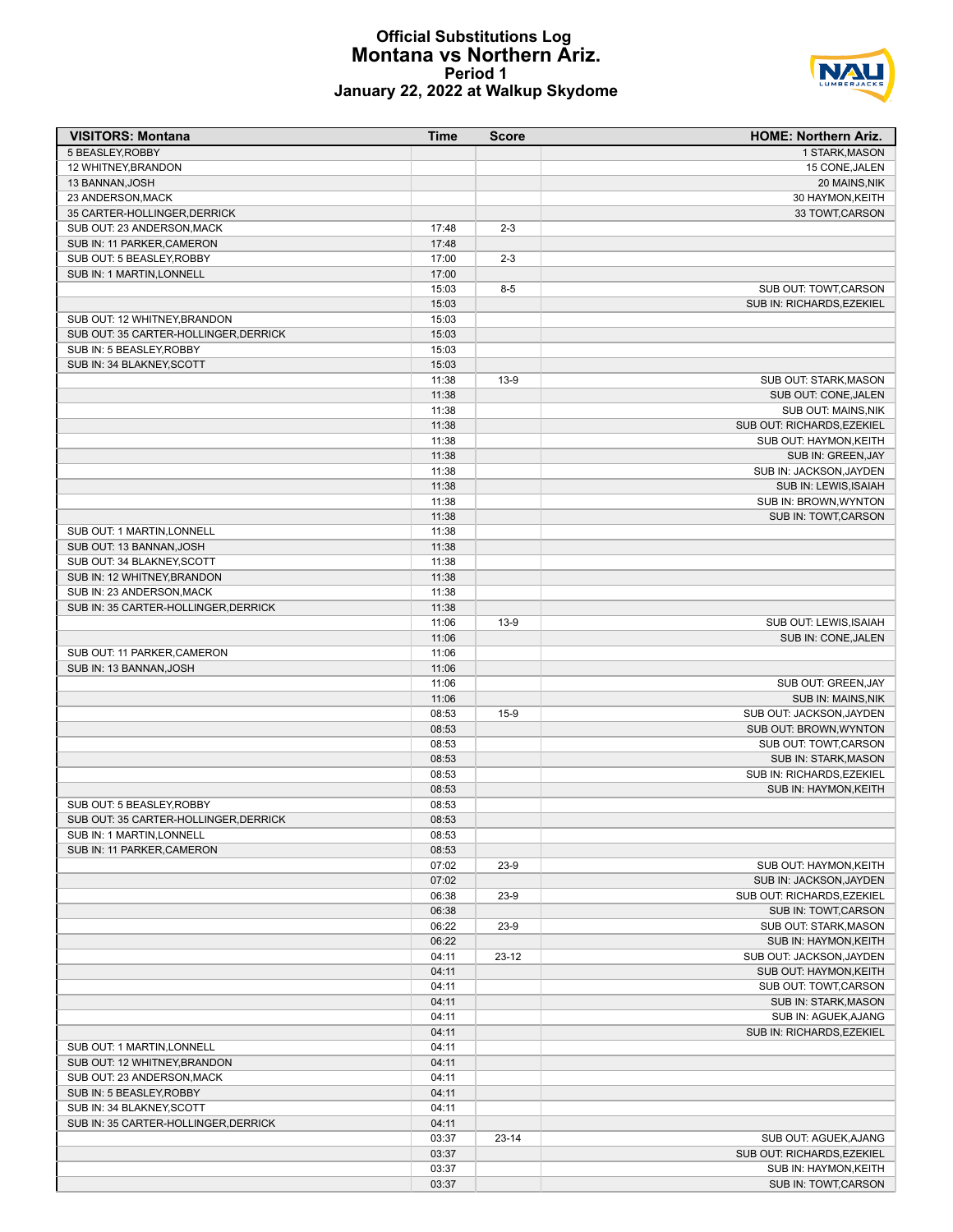| <b>VISITORS: Montana</b>    | Time  | <b>Score</b> | <b>HOME: Northern Ariz.</b> |
|-----------------------------|-------|--------------|-----------------------------|
| SUB OUT: 13 BANNAN, JOSH    | 03:37 |              |                             |
| SUB IN: 1 MARTIN, LONNELL   | 03:37 |              |                             |
|                             | 01:45 | $23-19$      | SUB OUT: HAYMON, KEITH      |
|                             | 01:45 |              | SUB IN: AGUEK, AJANG        |
| SUB OUT: 5 BEASLEY.ROBBY    | 01:45 |              |                             |
| SUB OUT: 11 PARKER, CAMERON | 01:45 |              |                             |
| SUB OUT: 34 BLAKNEY.SCOTT   | 01:45 |              |                             |
| SUB IN: 3 VAZQUEZ.JOSH      | 01:45 |              |                             |
| SUB IN: 12 WHITNEY, BRANDON | 01:45 |              |                             |
| SUB IN: 23 ANDERSON.MACK    | 01:45 |              |                             |
|                             | 00:36 | $27-21$      | SUB OUT: AGUEK, AJANG       |
|                             | 00:36 |              | SUB IN: HAYMON.KEITH        |

**Montana 29, Northern Ariz. 21**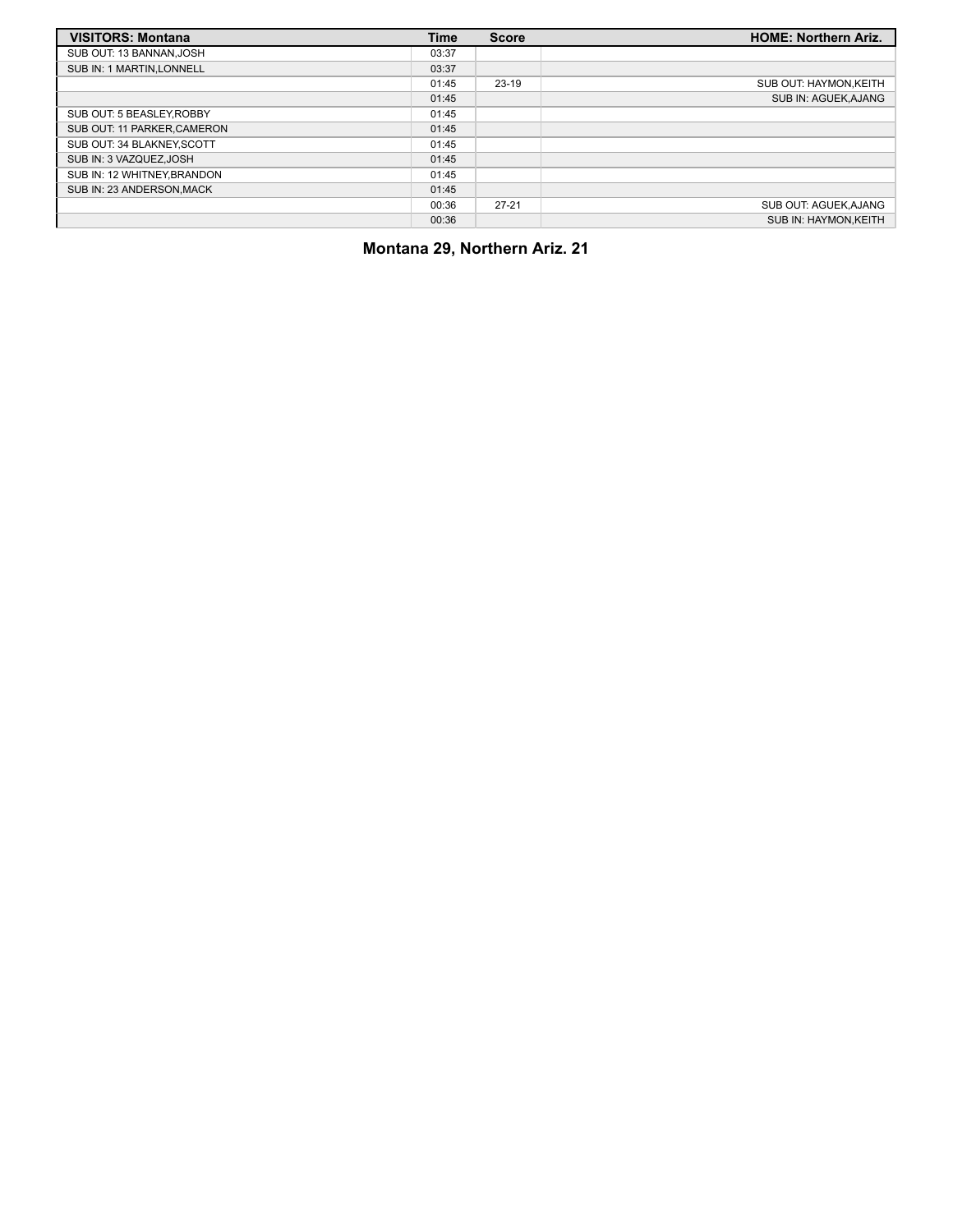#### **Official Substitutions Log Montana vs Northern Ariz. Period 2 January 22, 2022 at Walkup Skydome**



| <b>VISITORS: Montana</b>              | Time  | <b>Score</b>             | <b>HOME: Northern Ariz.</b> |
|---------------------------------------|-------|--------------------------|-----------------------------|
| 5 BEASLEY, ROBBY                      |       |                          | 1 STARK, MASON              |
| 12 WHITNEY, BRANDON                   |       |                          | 15 CONE, JALEN              |
| 13 BANNAN, JOSH                       |       |                          | 20 MAINS, NIK               |
| 23 ANDERSON, MACK                     |       |                          | 30 HAYMON, KEITH            |
| 35 CARTER-HOLLINGER, DERRICK          |       |                          | 33 TOWT, CARSON             |
| SUB OUT: 1 MARTIN, LONNELL            | 20:00 | $\overline{\phantom{a}}$ |                             |
| SUB OUT: 3 VAZQUEZ, JOSH              | 20:00 |                          |                             |
| SUB IN: 5 BEASLEY, ROBBY              | 20:00 |                          |                             |
| SUB IN: 13 BANNAN, JOSH               | 20:00 |                          |                             |
|                                       | 16:59 | $35 - 21$                | SUB OUT: TOWT, CARSON       |
|                                       | 16:59 |                          | SUB IN: BROWN, WYNTON       |
| SUB OUT: 35 CARTER-HOLLINGER, DERRICK | 16:59 |                          |                             |
| SUB IN: 1 MARTIN, LONNELL             | 16:59 |                          |                             |
|                                       |       |                          |                             |
|                                       | 16:11 | 37-24                    | SUB OUT: HAYMON, KEITH      |
|                                       | 16:11 |                          | SUB IN: JACKSON, JAYDEN     |
| SUB OUT: 23 ANDERSON, MACK            | 16:11 |                          |                             |
| SUB IN: 35 CARTER-HOLLINGER, DERRICK  | 16:11 |                          |                             |
|                                       | 14:20 | 39-25                    | SUB OUT: STARK, MASON       |
|                                       | 14:20 |                          | SUB OUT: MAINS, NIK         |
|                                       | 14:20 |                          | SUB IN: HAYMON, KEITH       |
|                                       | 14:20 |                          | SUB IN: TOWT, CARSON        |
| SUB OUT: 12 WHITNEY, BRANDON          | 14:20 |                          |                             |
| SUB IN: 11 PARKER, CAMERON            | 14:20 |                          |                             |
|                                       | 13:25 | 41-27                    | SUB OUT: CONE, JALEN        |
|                                       | 13:25 |                          | SUB IN: GREEN, JAY          |
| SUB OUT: 35 CARTER-HOLLINGER, DERRICK | 12:21 | 43-29                    |                             |
| SUB IN: 12 WHITNEY, BRANDON           | 12:21 |                          |                             |
| SUB OUT: 13 BANNAN, JOSH              | 12:08 | 43-29                    |                             |
| SUB IN: 23 ANDERSON, MACK             | 12:08 |                          |                             |
| SUB OUT: 5 BEASLEY, ROBBY             | 12:08 |                          |                             |
| SUB IN: 3 VAZQUEZ, JOSH               | 12:08 |                          |                             |
|                                       | 10:50 | 45-32                    | SUB OUT: GREEN, JAY         |
|                                       | 10:50 |                          | SUB OUT: JACKSON, JAYDEN    |
|                                       | 10:50 |                          | SUB OUT: HAYMON, KEITH      |
|                                       | 10:50 |                          | SUB OUT: TOWT, CARSON       |
|                                       |       |                          |                             |
|                                       | 10:50 |                          | SUB IN: STARK, MASON        |
|                                       | 10:50 |                          | SUB IN: CONE, JALEN         |
|                                       | 10:50 |                          | SUB IN: MAINS, NIK          |
|                                       | 10:50 |                          | SUB IN: RICHARDS, EZEKIEL   |
| SUB OUT: 3 VAZQUEZ, JOSH              | 10:50 |                          |                             |
| SUB OUT: 23 ANDERSON, MACK            | 10:50 |                          |                             |
| SUB IN: 13 BANNAN, JOSH               | 10:50 |                          |                             |
| SUB IN: 35 CARTER-HOLLINGER, DERRICK  | 10:50 |                          |                             |
|                                       | 09:07 | 49-34                    | SUB OUT: RICHARDS, EZEKIEL  |
|                                       | 09:07 |                          | SUB IN: TOWT, CARSON        |
| SUB OUT: 1 MARTIN, LONNELL            | 08:57 | 49-34                    |                             |
| SUB IN: 5 BEASLEY, ROBBY              | 08:57 |                          |                             |
| SUB OUT: 35 CARTER-HOLLINGER, DERRICK | 08:57 |                          |                             |
| SUB IN: 23 ANDERSON, MACK             | 08:57 |                          |                             |
|                                       | 07:40 | 49-36                    | SUB OUT: BROWN, WYNTON      |
|                                       | 07:40 |                          | SUB IN: HAYMON, KEITH       |
| SUB OUT: 23 ANDERSON, MACK            | 07:40 |                          |                             |
| SUB IN: 35 CARTER-HOLLINGER, DERRICK  | 07:40 |                          |                             |
| SUB OUT: 35 CARTER-HOLLINGER, DERRICK | 04:54 | 51-38                    |                             |
| SUB IN: 23 ANDERSON, MACK             | 04:54 |                          |                             |
|                                       | 04:54 |                          |                             |
| SUB OUT: 11 PARKER, CAMERON           |       |                          |                             |
| SUB IN: 1 MARTIN, LONNELL             | 04:54 |                          |                             |
| SUB OUT: 23 ANDERSON, MACK            | 03:20 | 51-42                    |                             |
| SUB IN: 35 CARTER-HOLLINGER, DERRICK  | 03:20 |                          |                             |
| SUB OUT: 12 WHITNEY, BRANDON          | 03:20 |                          |                             |
| SUB IN: 11 PARKER, CAMERON            | 03:20 |                          |                             |
| SUB OUT: 1 MARTIN, LONNELL            | 02:53 | 52-45                    |                             |
| SUB OUT: 11 PARKER, CAMERON           | 02:53 |                          |                             |
| SUB IN: 12 WHITNEY, BRANDON           | 02:53 |                          |                             |
| SUB IN: 23 ANDERSON, MACK             | 02:53 |                          |                             |
| SUB OUT: 12 WHITNEY, BRANDON          | 02:41 | 53-45                    |                             |
| SUB OUT: 23 ANDERSON, MACK            | 02:41 |                          |                             |
| SUB IN: 1 MARTIN, LONNELL             | 02:41 |                          |                             |
| SUB IN: 11 PARKER, CAMERON            | 02:41 |                          |                             |